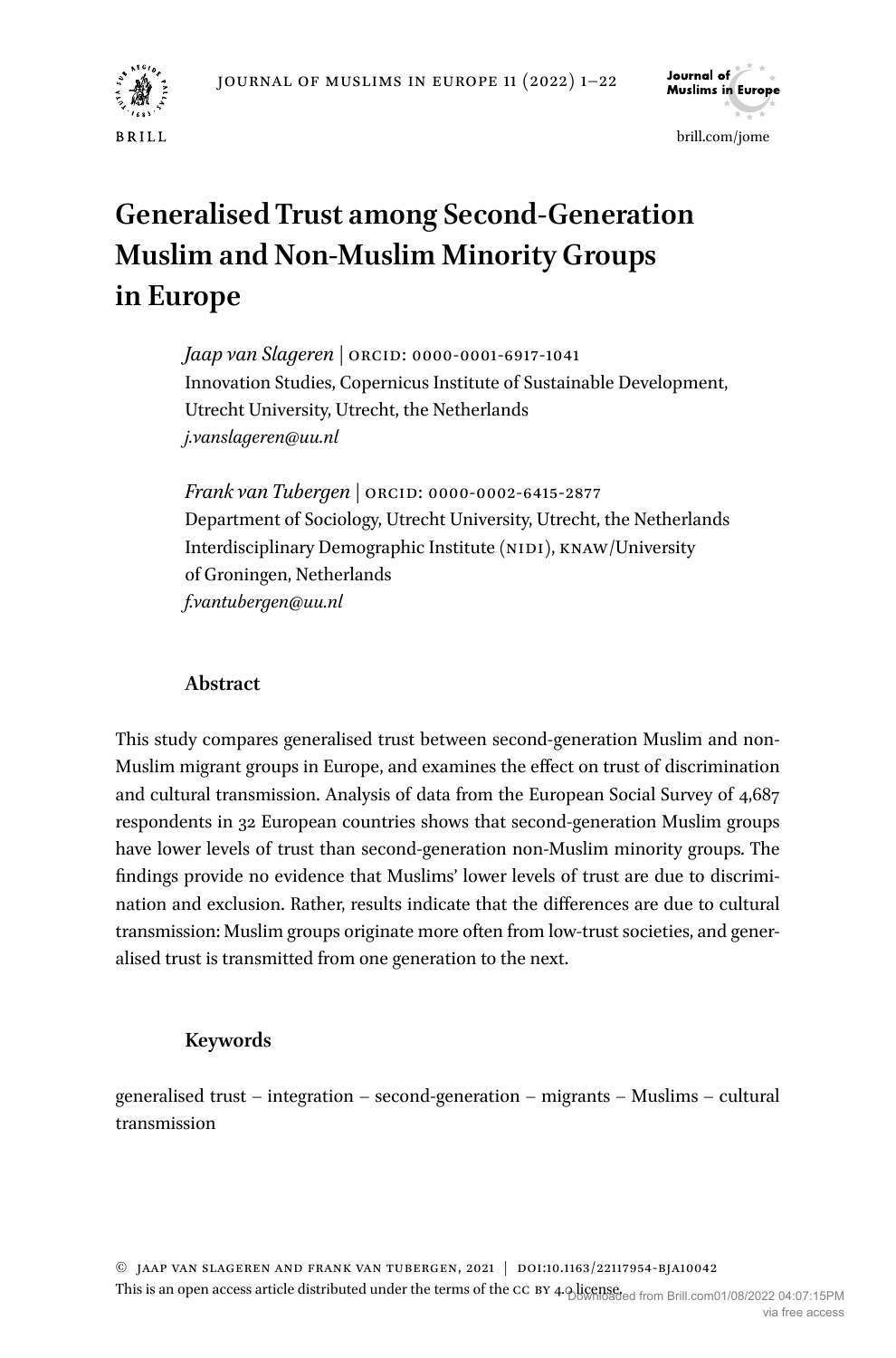#### **1 Introduction**

In recent decades, the integration of immigrants in European countries has been a hot topic of debate in both academia and society (Drouhot and Nee, 2019). Because many immigrants originate from Muslim countries (van Tubergen and Sindradottir, 2011), researchers have devoted specific attention to Muslim migrant groups in Europe. Studies have been carried out on, among other subjects, religious change among Muslims (Voas and Fleischmann, 2012; Drouhot, 2021; Friberg and Sterri, 2021), cross-group friendships, and intermarriage (Kalmijn and van Tubergen, 2006; Carol, 2016; Leszczensky and Pink, 2017), cultural values (Bisin et al., 2008) and inequality in the labour market (Koopmans, 2016; Witteveen and Alba, 2018).

This study contributes to this growing literature on Muslim migrant groups in Europe by examining their levels of 'generalised trust'. This concept has received considerable attention in the sociological literature (e.g., Putnam, 1993; Uslaner, 2002; Bjørnskov, 2007), and is typically captured with the wellknown question: 'Generally speaking, would you say that most people can be trusted, or that you can't be too careful in dealing with people?' (Nannestad, 2008; Dinesen and Sønderskov, 2018). A key element in this concept is that it relates to a general sense of trust in people, i.e., trust that goes beyond the own group and relates to members of other groups, strangers and institutions more generally.

Various scholars have argued that generalised trust is a core indicator of social cohesion in society, which has positive outcomes. For example, individuals with more generalised trust tend to be more tolerant of others, donate more to charity and volunteer more (Uslaner, 2002). Also, high-trust societies experience more economic growth (Zak and Knack, 2001), less institutional corruption (Nannestad, 2008), and less violent crime (Lederman, Loayza, and Menendez, 2002). Some scholars, therefore, argue that generalised trust is one of the core foundations of a well-functioning society (e.g., Putnam, 1993; idem, 2000).

In this study, we contribute to previous literature by studying in more depth the generalised trust found among 'second-generation' Muslim minority groups, i.e., those who are children of immigrants. This group is particularly interesting to study because they have been born and raised in Europe but have also inherited cultural values and practices from their parents. We examine two lines of argumentation. First, it can be argued that these second-generation Muslims have experienced more discrimination than second-generation members of other minority migrant groups (Savelkoul et al., 2011), which may undermine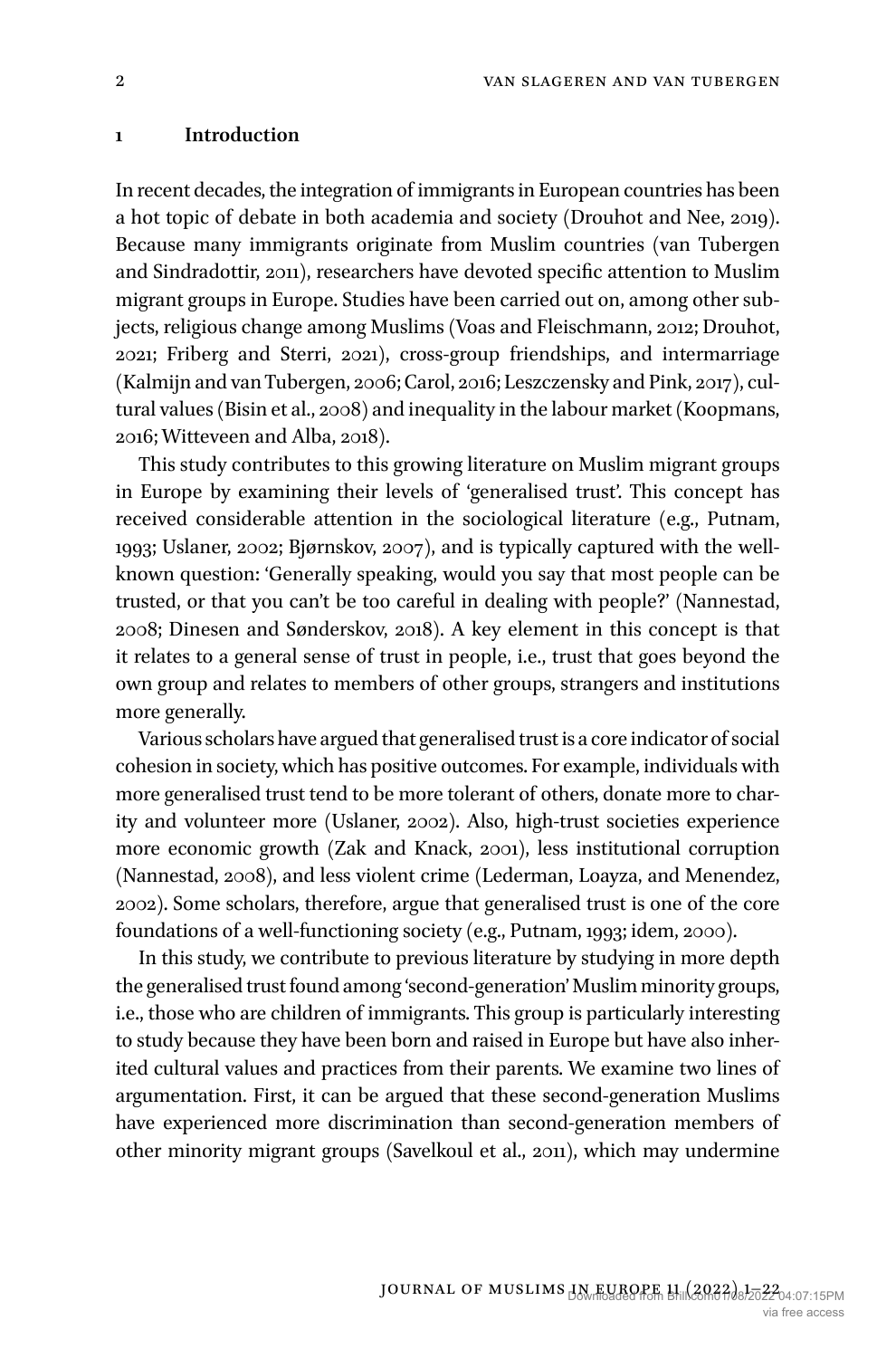their generalised trust. If this is the case, we expect to see a clear divide between Muslim and non-Muslim minority groups in their levels of generalised trust. Second, it could also be the case that generalised trust is driven by cultural transmission, i.e., cultural traits transmitted from one generation to the next. If this is the case, differences between Muslim and non-Muslim groups in levels of generalised trust disappear once the level of trust in their country of origin is considered.

This study elaborates on and empirically tests these two explanations ('experiences of discrimination' and 'cultural transmission'). We use data from the European Social Survey, a cross-national survey of 4,687 respondents from second-generation Muslim and non-Muslim minority groups.

#### **2 Theory**

A key idea in the literature on trust is 'experiential theory' (Dinesen and Hooghe, 2010; Dinesen, 2012; Nannestad et al., 2014), which argues that generalised trust is at least partly experience-based. This means that trust is an evaluation of experiences of others in a specific setting. When people repeatedly feel they are treated fairly, either personally or as a group, their generalised trust will improve. Conversely, when people perceive themselves to be treated unfairly, feeling, for example, that they are discriminated against, or that the group to which they belong is somehow excluded, they develop lower trust in others (Brehm and Rahn, 1997; Schildkraut, 2005; Uslaner 2008; Rothstein and Stolle, 2008; Dinesen and Hooghe, 2010).

Elaborating on this idea, one could argue that, in Europe, second-generation Muslim minority groups differ from non-Muslim minority groups in their generalised trust. First, studies show that Muslim minority groups are strongly discriminated against in Western labour markets (Bartkoski et al., 2018) and face significant barriers in finding employment and earnings (Adida, Laitin, and Valfort, 2016). Many Muslims report experiencing discrimination (Kislev, 2018), and anti-Muslim sentiments are widespread in the populations of Western countries (Strabac and Listhaug, 2008; Strabac, Aalberg, and Valenta, 2014; Savelkoul et al., 2011). Scholars have therefore argued that, in the European context, Muslim boundaries are particularly salient (Alba, 2005; Alba, and Foner, 2015). We argue that these discriminatory sentiments and actions impact the development of trust among the children of immigrants who belong to such Muslim groups. We, therefore, hypothesise that: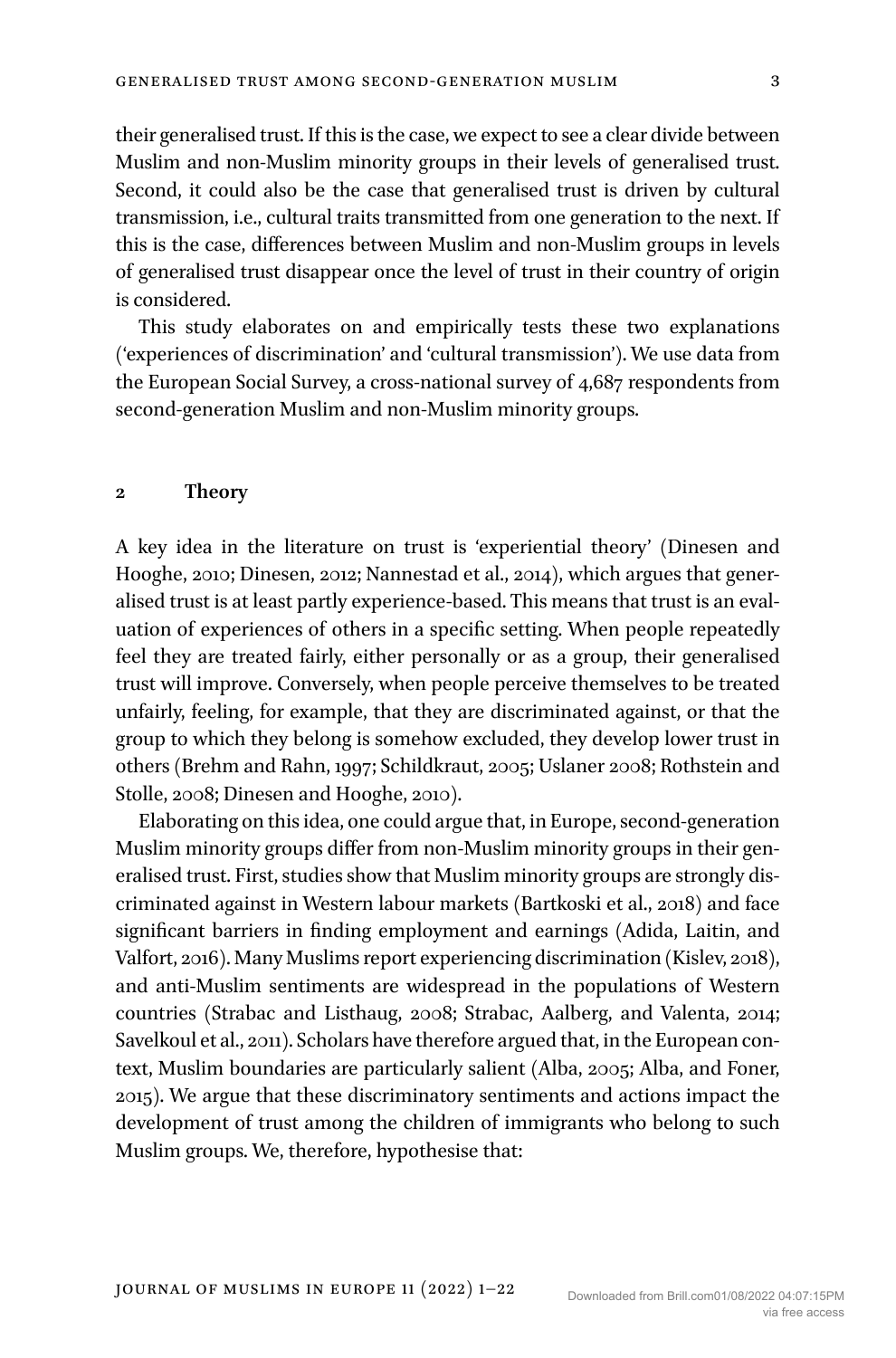In Europe, second-generation Muslim groups have lower levels of generalised trust than second-generation non-Muslim groups (H1).

Scholars have argued that some Muslim groups may experience more discrimination than other Muslim groups. This is because some Muslim groups are larger in size, which makes them more visible in the host country. According to group threat theory (Blumer, 1958; Blalock, 1967; Stephan and Stephan, 2000), ethnic majority members perceive larger groups as more threatening (Coenders, Gijsberts, and Scheepers, 2004a; eisdem, 2004b; Freeman, 2009), particularly if the cultural values and practices of these bigger groups are different from mainstream culture (Coenders, 2001; Scheepers, Gijsberts, and Coenders, 2002). The large group of Germans living in Austria, for example, are hardly ever noticed by majority members, and neither are the sizeable migrant group of Germans in the Netherlands. Similarly, smaller Muslim groups may not often encounter discrimination, but the larger Muslim groups in society (e.g., Turks in Germany), are often exposed to discrimination. We, therefore, hypothesise, that:

In Europe, the size of the migrant group has a stronger negative effect on generalised trust among second-generation Muslim groups than among non-Muslim groups (H2).

We test these hypotheses – derived from experiential theory – against a competing idea. According to this line of thought, what matters is the generalised trust inherited from the parents and the wider community. Muslim minority groups may have lower levels of trust than non-Muslim minority groups because there is a lower level of generalised trust in their parents' country of origin. Previous studies have shown that immigrants born and raised in lowtrust societies tend to have lower levels of generalised trust. Such 'origin effects' are even present among the second-generation, i.e., when immigrant parents originate from a low-trust society, their children, on average, have lower levels of trust (Uslaner, 2008; Dinesen, 2013; Ljunge, 2014) This suggests that generalised trust is a cultural trait that is transmitted from one generation to the next within the migrant group. We test the idea that Muslim minority groups may have lower levels of trust because there are lower levels of trust in the countries from which they come. We, therefore, hypothesise the following:

In Europe, lower levels of generalised trust among second-generation Muslim minority groups disappear once the level of trust in the (parents') country of origin is considered (H3).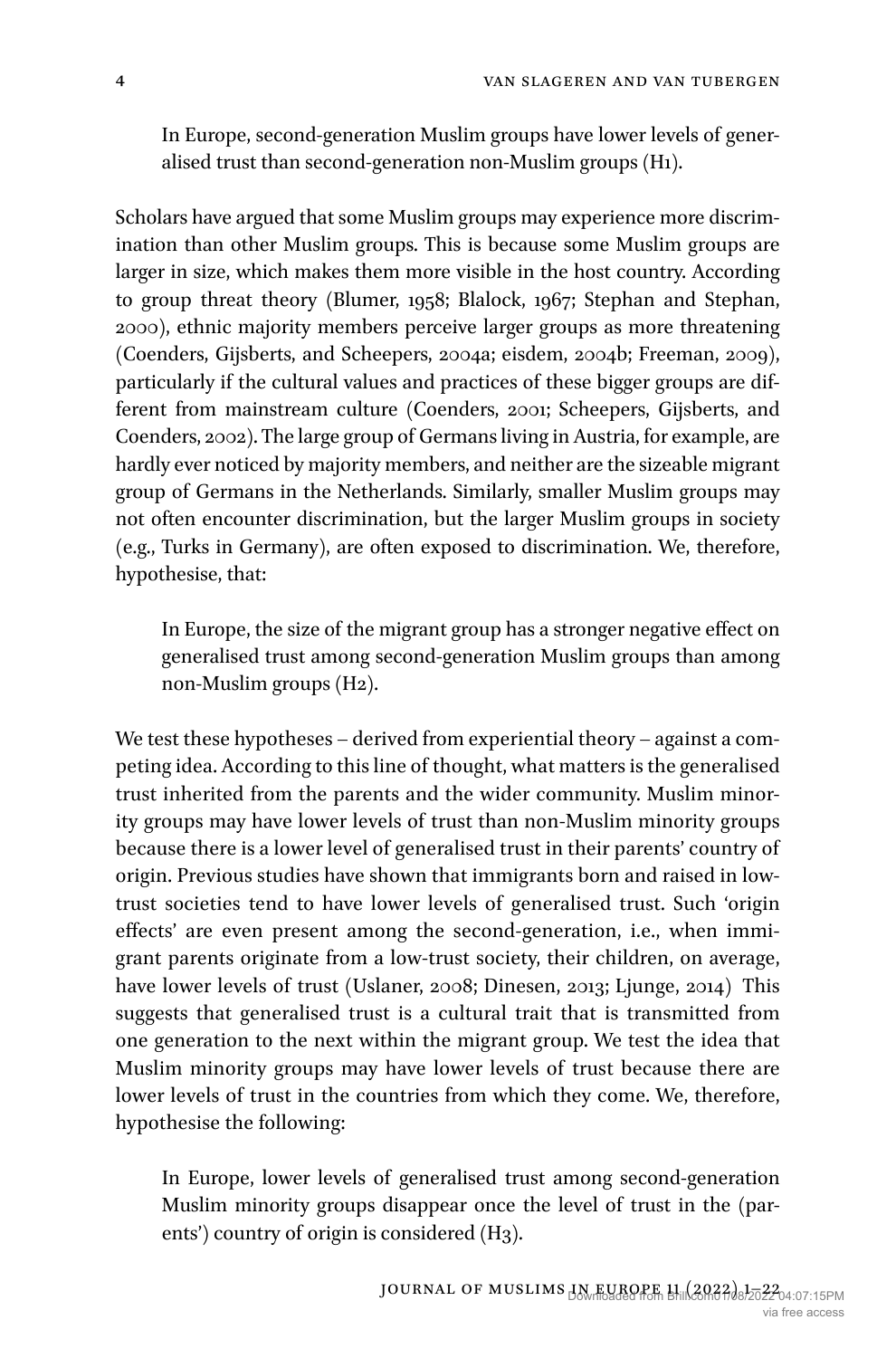### **3 Method**

#### **3.1** *Data*

For the analyses of this study, we use wave  $2 - 9<sup>1</sup>$  of the European Social Survey (ESS), which cover the period between 2004 and 2018. The ESS is a nationally representative cross-sectional survey collected in 32 different countries in Europe. Our sample consists of the second generation, i.e., we excluded those born abroad and excluded those whose parents were not born abroad. To make sure we could clearly define the country of origin in our sample, we only included respondents whose parents were both born in the same foreign country. We also excluded Israel from the ESS sample (as our focus is on Europe), and Turkey (because the context for Muslim migrants is entirely different).

#### **3.2** *Operationalization*

# 3.2.1 Dependent Variable

The dependent variable in this study, generalised trust, was measured with the question: 'Generally speaking, would you say that most people can be trusted, or that you can't be too careful in dealing with people?' This question was measured on an eleven-point scale ranging from 0 'You can't be too careful' to 10 'Most people can be trusted'. Previous research has also used this specific question (Nannestad, 2008; Dinesen and Sønderskov, 2018), and it has been shown to be invariant across countries and cultures (Reeskens and Hooghe, 2008; Freitag and Bauer, 2013).

# 3.2.2 Muslims in Migrant Community (%)

In this study, we compare Muslim with non-Muslim minority groups. This means that we are not focusing on people's subjective identity and their individual religious affiliation, but rather on their membership of a (non)Muslim minority group, regardless of their individual religious practice or belief. Dividing migrant groups into a simple dichotomy of Muslim versus non-Muslim groups would be great a simplification. In some groups, for example, over 90% identify as Muslim, whereas in other groups, this is 70% or 30%. Therefore, rather than using a dichotomy, we measure the percentage of Muslims in each migrant group. A 'migrant group' is defined as the specific combination between the country of origin of an immigrant (or that of his/ her parents), and his/her country of residence (van Tubergen, Maas, and Flap, 2004). Those of Turkish origin who moved to Germany are a migrant group, for example, and so are Pakistanis living in the UK.

<sup>1</sup> We excluded the first wave of the ESS because respondents were not asked their parents' country of birth, thereby making the country of origin unknown.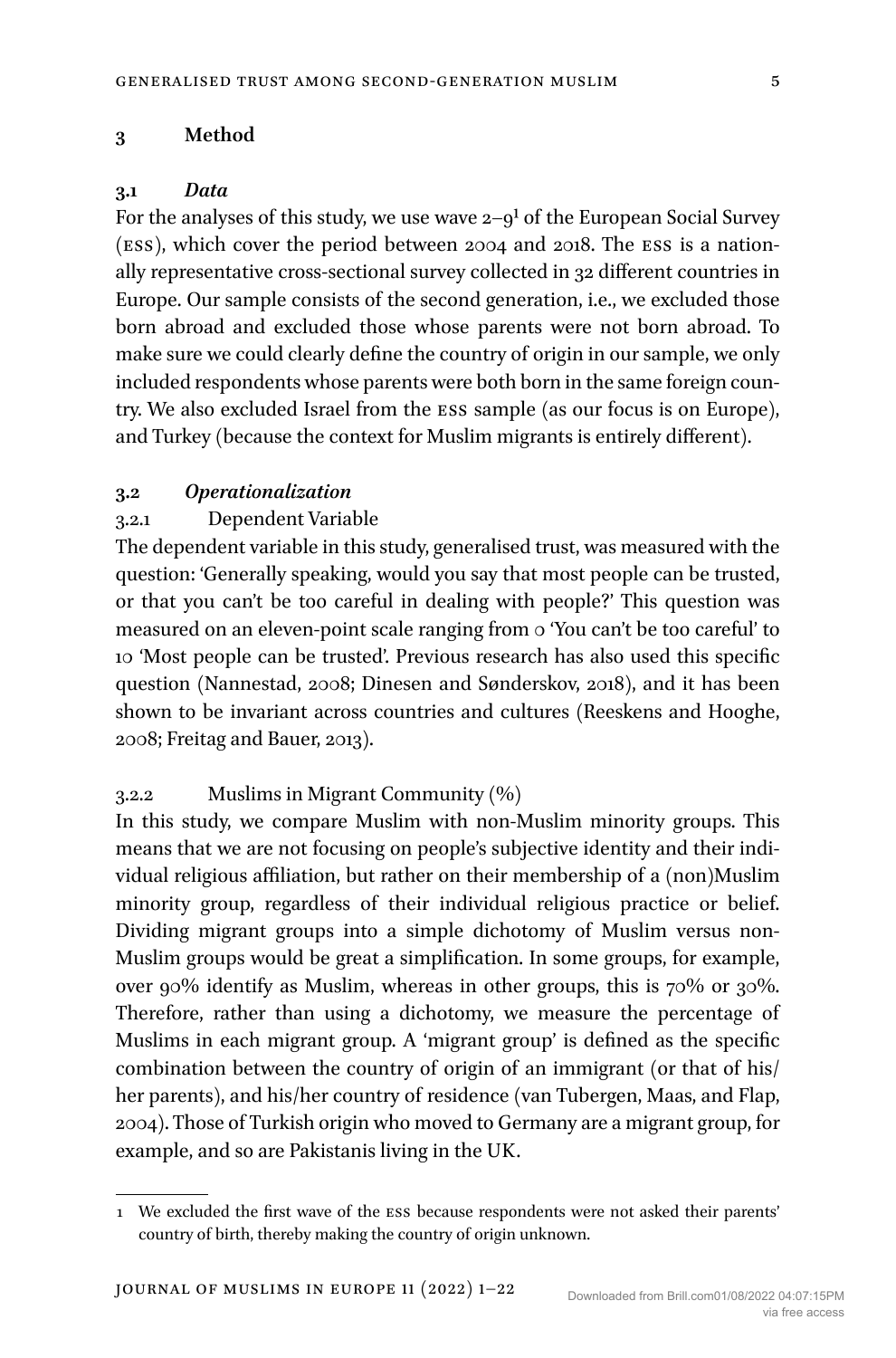To estimate the proportion of Muslims in each migrant group, we aggregated individual-level data from the ESS. In the ESS, respondents were asked to report their self-identified religion. Using this variable, we calculated the proportion of first- and second-generation members in each migrant community that considered themselves Muslim. Because some migrant groups are very small, with only a few respondents in the ESS, we implemented two measures to reduce measurement error. First, we pooled waves 2–9 to increase the number of respondents per migrant group. Second, we excluded groups with less than 20 first- and second-generation migrants present in our dataset. This resulted in 220 migrant groups, of which 102 groups had no Muslims, and 24 groups had a very high percentage of Muslims in their community (80% or more), such as the Turkish and Moroccan groups in the Netherlands and Germany, the Pakistani group in the UK and the Kosovar group in Slovenia.

### 3.2.3 Group Size

The relative population size of each migrant group was also measured using ESS data. Specifically, we counted the number of first- and second-generation members of each migrant group as a percentage of the total number of ESS respondents in the destination country. Again, we pooled all the ESS waves used in this study. Our measurement shows a strong correlation (r=.923, p<.001) with another measure of group size, which we constructed by combining data on migrant group size from the 'International Migration Outlook 2017' (OECD, 2017) and data on the total (migrant and non-migrant) population from the 'World Population Prospects' (United Nations, 2017). Because the variable was highly left-skewed, we took the logarithm.

# 3.2.4 Generalised Trust in the Country of Origin

To examine the role of cultural transmission and the impact of inherited trust, we developed two measures. First, we look at the average generalised trust in the country of origin of the respondents' parents. To construct this measure, we used all surveys from the World Value Survey (WVS) and European Value Survey (EVS) up to 2014. In the WVS and the EVS, respondents were asked the same question about generalised trust as in the ESS, but they had to choose between 'You can't be too careful' or 'Most people can be trusted'. Although generalised trust can vary over time, previous studies have shown that on the country-level, they remain rather stable (Uslaner, 2002). Therefore, the measurement error resulting from pooling 12 years of data is limited. We computed the proportion of the population who stated that most people can be trusted. This practice has most commonly been used in previous literature (e.g., Soroka, Helliwell, and Johnston, 2003; Dinesen, 2012).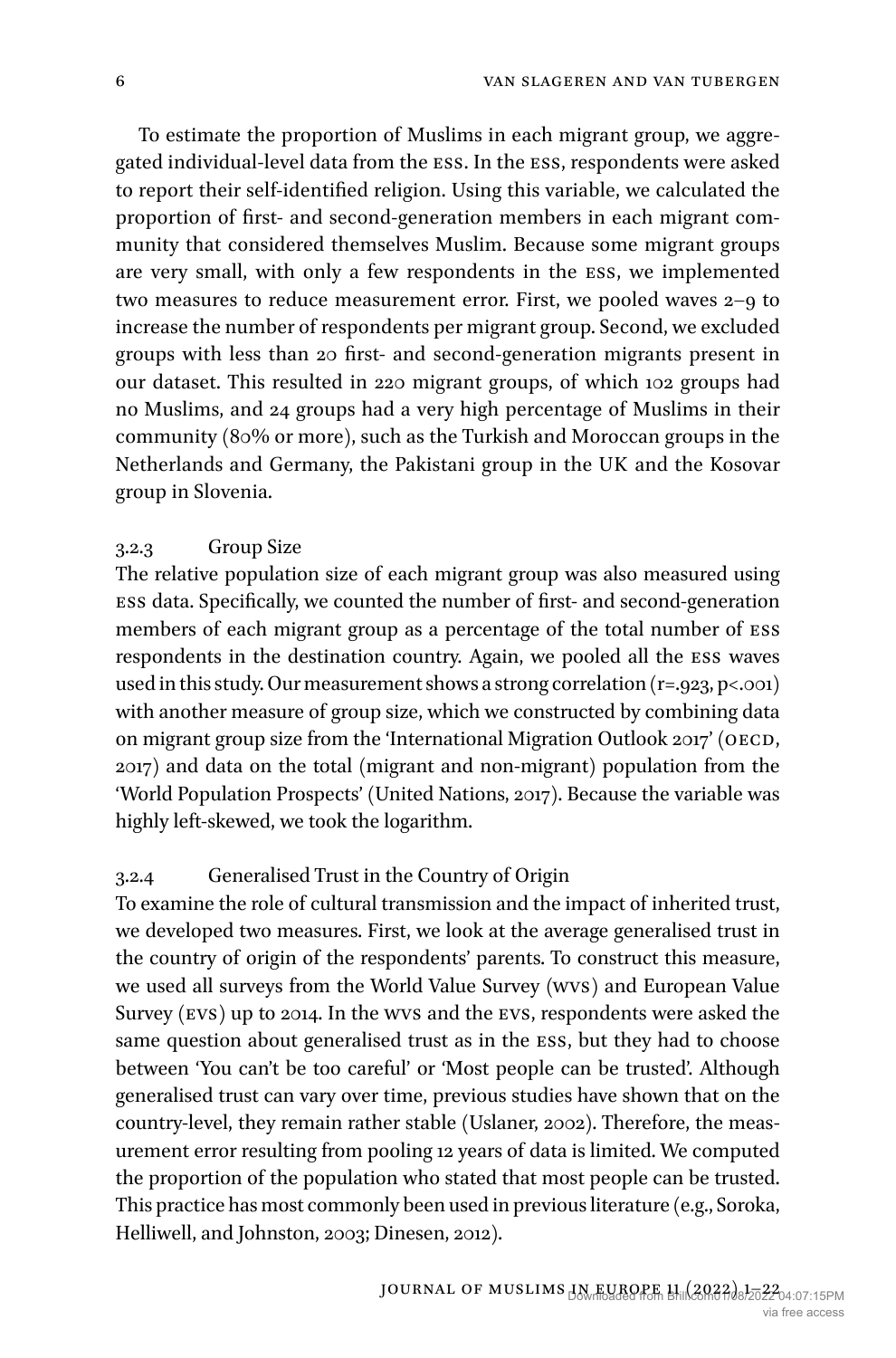A potential drawback of this measure is that immigrants from the same country of origin may have different levels of trust, depending on the destination country in which they settled. For example, it might be that Moroccans who migrated to France had higher levels of trust than Moroccans who settled in the Netherlands. Consequently, second-generation Moroccans born in France inherit more trust from their migrant group than Moroccans born and raised in the Netherlands.

We therefore created an even more direct measure of the generalised trust that is embedded in the migrant group in which children of immigrants are socialised. For this, we looked at the average generalised trust among the foreign-born members of the migrant group. To construct this variable, we put the generalised trust question to the foreign-born respondents in the ESS. Thus, for each migrant group, we include the average generalised trust among the first generation.

# 3.2.5 Control Variables

We control for several variables. First, we take into account the average generalised trust in the destination country. Scholars have documented several 'destination effects', i.e., that immigrants and their children change their trust levels depending on characteristics of their receiving society. For example, immigrants who migrate to high-trust societies, and societies with less corruption, develop more generalised trust, although this process has only been examined among first-generation migrants (Rothstein, 2000; Dinesen, 2012; Nannestad et al., 2014; Voicu, 2014; Helliwell, Wang, and Xu, 2016; Shaleva, 2016). To construct this measure, we use only those respondents who have no migration history, i.e., they and their parents were all born in the destination country. At the individual level, we take into account well-known correlates to generalised trust. We controlled for respondents' education, measured by the 'International Standard Level of Education' (ISLED) scheme (Schröder and Ganzeboom, 2014). We also take into account gender, age, whether the respondent has citizenship in the destination country, and ESS wave.

Since generalised trust can be highly volatile and unreliable in childhood (Dawson, 2019), we have excluded respondents younger than 18 from our dataset. Furthermore, we have removed respondents older than 80, to get a realistic sample range to test our hypotheses. After listwise deletion of missing data for the dependent, independent and control variables, the sample consists of 4,687 second-generation respondents in 32 countries in Europe. Their parents originate from 66 different countries, and there are a total of 220 communities<sup>2</sup> (i.e., origin by destination combinations) present in our data.

<sup>2</sup> A list of all the communities included in our data, and their respective percentages of Muslims and group size, can be found in Table 3 in the appendix.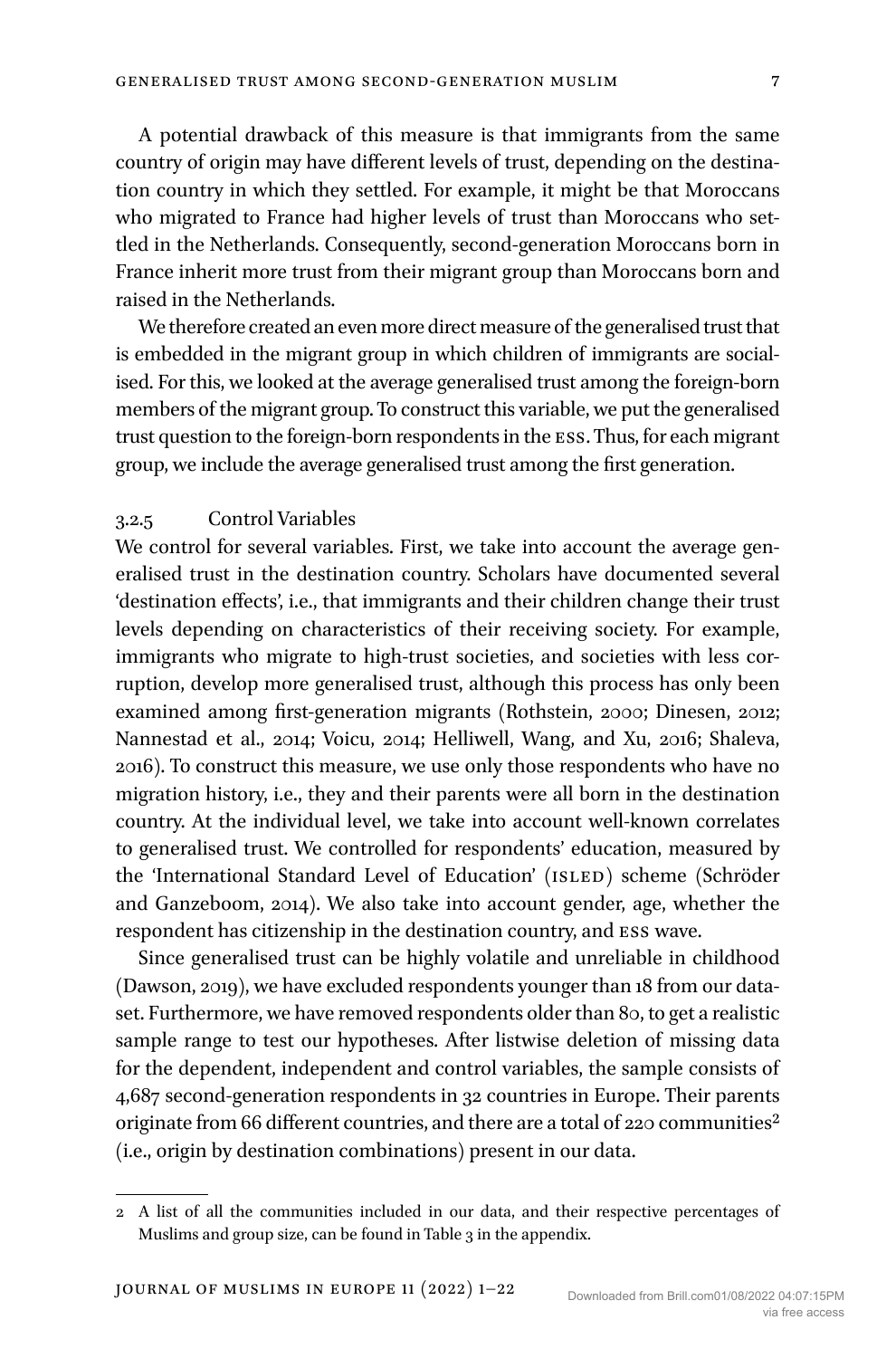|                                             | Range        | Mean  | <b>SD</b> |
|---------------------------------------------|--------------|-------|-----------|
| Generalised trust                           | $0 - 10$     | 4.73  | 2.36      |
| Muslims in migrant group (%)                | $0 - 100$    | 19.10 | 32.51     |
| Migrant group size (%)                      | $0.1 - 17.2$ | 0.97  | 1.75      |
| Average trust parents' country of origin    | $0.1 - 0.7$  | 0.27  | 0.15      |
| Average trust foreign-born in migrant group | $2.7 - 7.2$  | 4.97  | 0.82      |
| Average trust country of destination        | $3.4 - 7.0$  | 4.84  | 0.96      |
| Education                                   | $10 - 95$    | 49.09 | 18.59     |
| Age                                         | $18 - 80$    | 43.34 | 16.48     |
| Female                                      | 0/1          | 0.52  |           |
| Citizenship                                 | 0/1          | 0.81  |           |
| ESS Year                                    |              |       |           |
| 2004                                        | 0/1          | 0.14  |           |
| 2006                                        | 0/1          | 0.11  |           |
| 2008                                        | 0/1          | 0.11  |           |
| 2010                                        | 0/1          | 0.13  |           |
| 2012                                        | 0/1          | 0.13  |           |
| 2014                                        | $\circ/1$    | 0.14  |           |
| 2016                                        | 0/1          | 0.12  |           |
| $2018$ (ref)                                | 0/1          | 0.13  |           |
|                                             |              |       |           |

#### TABLE 1 Descriptive statistics

Table 1 shows the descriptive statistics. All continuous variables are standardised before inclusion in the analyses.

# **3.3** *Analyses*

To test our hypotheses, we use cross-classified multilevel regression models, in which respondents (level 1) are nested in communities (level 2), which are nested in both origin and destination countries (level 3, crossed factors). If the multilevel structure were ignored, the standard errors of the parameters would be underestimated, creating a possible bias in testing the hypotheses (Hox, Moerbeek, and van de Schoot, 2010). Because the country of origin and destination country are not nested within each other, cross-classified models were used (for more information on cross-classified models, see Goldstein and Leckie, 2011).3

<sup>3</sup> We also examined the impact of influential cases at the migrant group level, because this is the level at which we formulated our hypotheses, and there are not many observations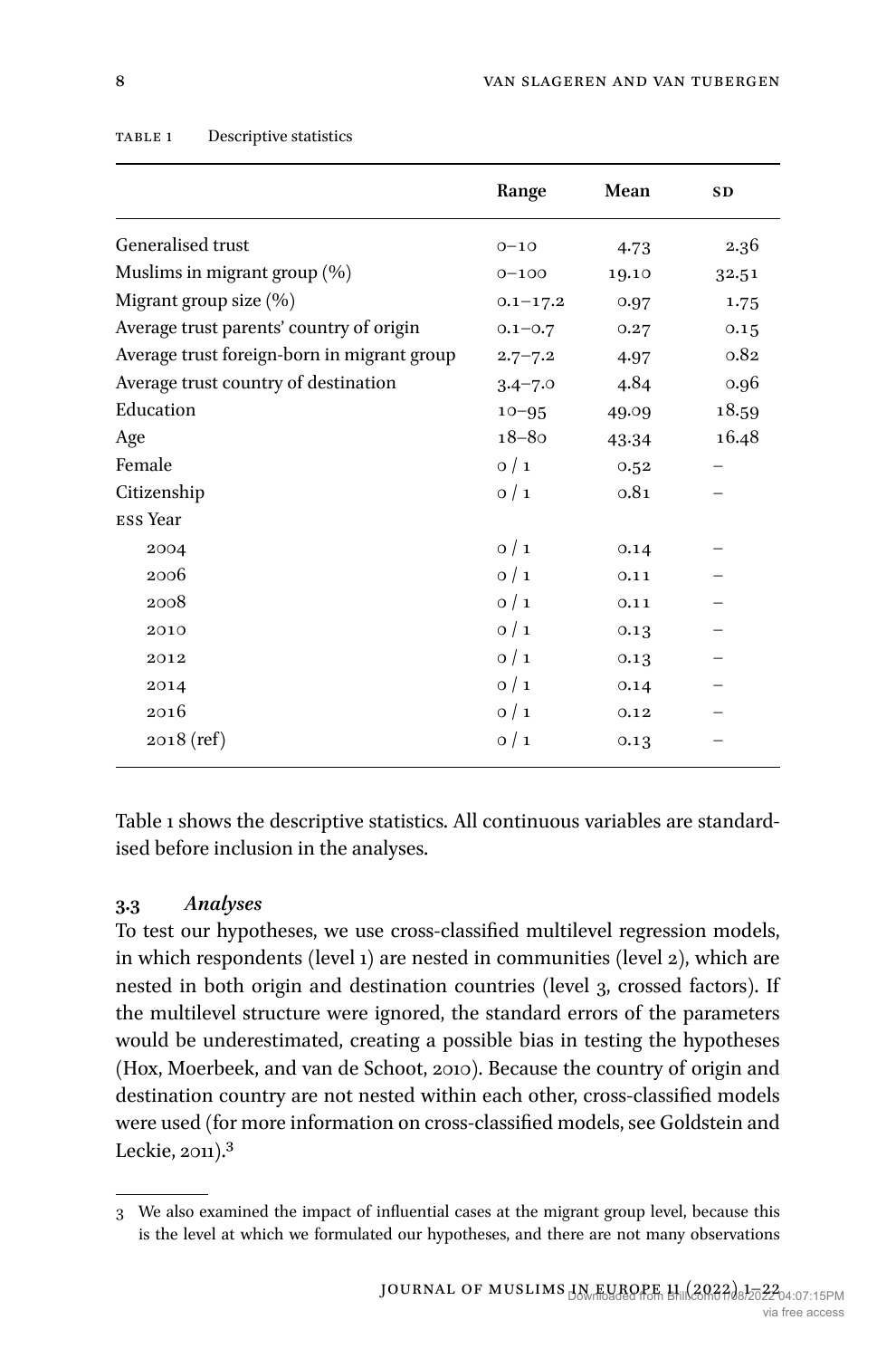#### **4 Findings**

Results of the multilevel models are presented in Table 2. We find a statistically significant association between the percentage of Muslims in the migrant group and generalised trust in models in which we control for gender, age, education, citizenship, ESS wave, migrant group size, and average trust among the non-migrant population in the receiving country (Model 0a). Thus, the larger the share of Muslims in the migrant group to which the second generation belongs, the lower the level of trust they have in people in general. This finding remains when we remove influential cases (Model 0b). We find, therefore, that on average, second-generation Muslim groups have lower levels of trust than non-Muslim groups.

This may possibly be due to experiences of discrimination among Muslim groups. However, we do not find any support for this idea. First, we do not find that the interaction term between group size and percentage of Muslims is statistically significant, nor do we find a main effect of group size (Model 2a and 2b). This means that larger Muslim groups, which are most often targeted by xenophobia and discrimination, do not have lower levels of trust than Muslim groups that are smaller and less visible. Second, in additional models, we included a measure of average perceived discrimination at the group level, but it appears not to correlate with generalised trust, let alone explain away the difference between Muslim and non-Muslim groups (results available upon request).

Instead, we find more evidence for the idea that generalised trust is transmitted from generation to generation. Model 1a shows that the average trust among the foreign-born in the migrant group correlates positively (and significantly) with generalised trust. In other words, when the level of trust is higher among the first generation of the migrant group, the second generation of that migrant group also has higher trust levels. Comparing Models 0a and 0b with Models 1a and 1b reveals that the initial difference in generalised trust between Muslim and non-Muslim groups disappears once this variable is taken into account. This suggests that second-generation Muslim groups in Europe have lower levels of trust than non-Muslim groups, not because of discrimination and exclusion but rather as a result of cultural transmission of trust from one generation to the next.

<sup>(</sup>N=220). We used the method proposed by Belsley, Kuh, and Welsh (2005; also Snijders and Bosker, 1999; van der Meer, Grotenhuis, and Pelzer, 2010). We calculated the standardised change in estimates when we removed one migrant group at the time from our analyses. We detected 25 influential cases at the migrant group level and report the results when excluding these observations.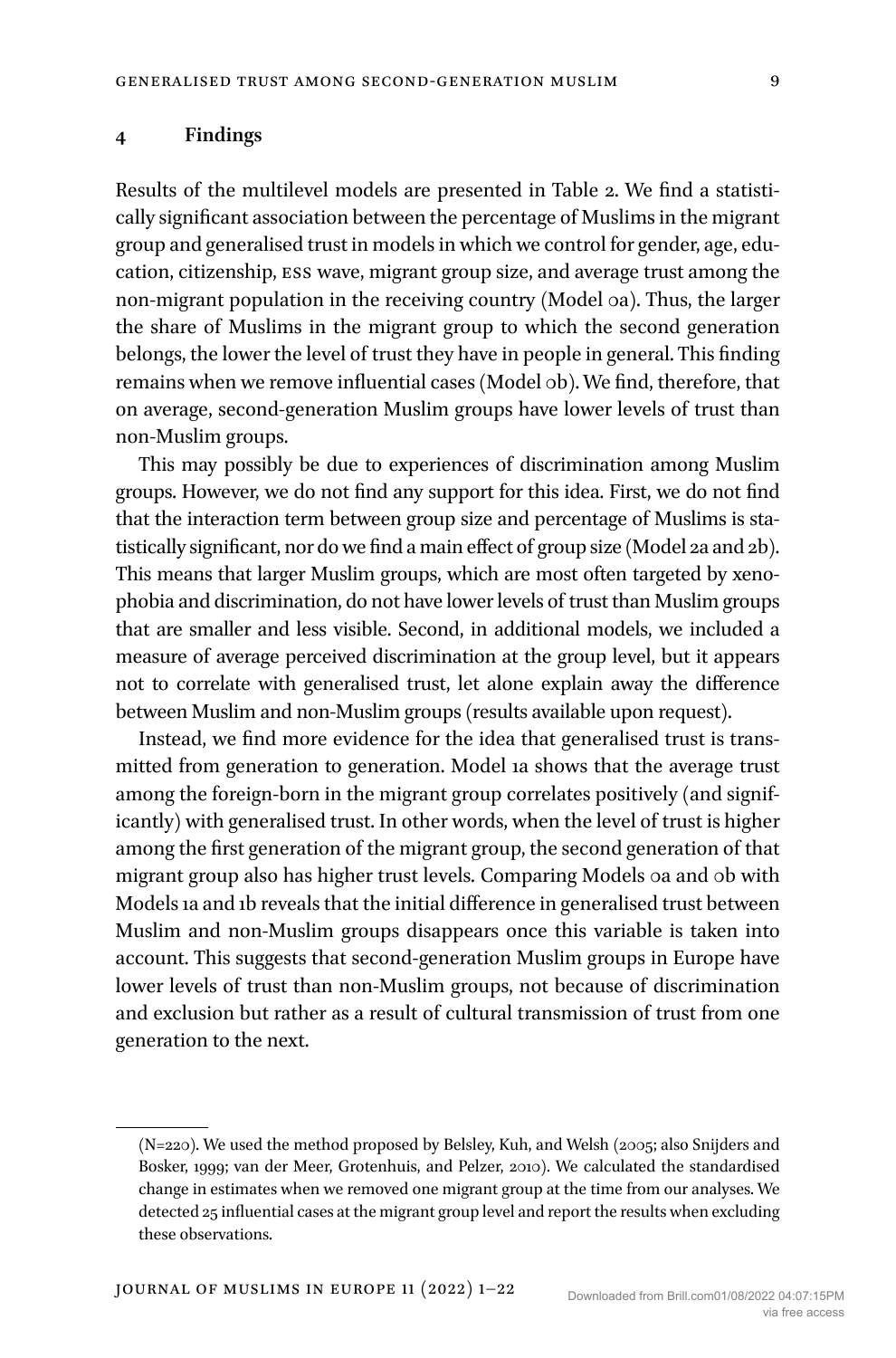|                                                                | Model oa               | Model ob       | Model 1a             | Model 1b         | Model 2a                                                                              | Model 2b   |
|----------------------------------------------------------------|------------------------|----------------|----------------------|------------------|---------------------------------------------------------------------------------------|------------|
| Intercept                                                      | $\boldsymbol{B}$       | B              | B                    | $\boldsymbol{B}$ | $\boldsymbol{B}$<br>$5.060***$ $5.163***$ $5.084***$ $5.182***$ $5.080***$ $5.173***$ | B          |
| Muslims in<br>migrant group (%)                                | $-0.107$ * $-0.128$ ** |                | $-0.059$             | $-0.084$         | $-0.079$                                                                              | $-0.114$   |
| Migrant group<br>size $(\%)(Ln)$                               | $-0.025$               | $0.005 -0.021$ |                      | 0.017            | $-0.017$                                                                              | 0.030      |
| Group size $(\%)(Ln)^*$<br>Muslims (%)                         |                        |                |                      |                  | 0.023                                                                                 | 0.051      |
| Average trust<br>parents' country                              |                        |                | 0.078                | 0.024            | 0.079                                                                                 | 0.031      |
| of origin<br>Average trust<br>foreign-born in<br>migrant group |                        |                | $0.194*$             | 0.230            | 0.185                                                                                 | 0.208      |
| Control Variables                                              |                        |                |                      |                  |                                                                                       |            |
| Average trust country 0.570***<br>of destination               |                        | $0.635***$     | $0.422***$           | $0.468***$       | $0.431***$                                                                            | $0.478***$ |
| Education                                                      | $0.389***$             | $0.347***$     | $0.384***$           | $0.340***$       | $0.384***$                                                                            | $0.340***$ |
| Age                                                            | 0.048                  | 0.039          | 0.043                | 0.031            | 0.043                                                                                 | 0.029      |
| Female                                                         | $-0.055$               | $-0.100$       | $-0.052$             | -0.098           | $-0.052$                                                                              | $-0.097$   |
| Citizenship<br>Year (ref = $2018$ )                            | $0.240*$               | 0.255          | $0.241$ <sup>*</sup> | 0.254            | $-0.240*$                                                                             | $-0.253$   |
| 2004                                                           | $-0.084$               | $-0.147$       | $-0.096$             | $-0.139$         | $-0.093$                                                                              | $-0.132$   |
| 2006                                                           | $-0.114$               | $-0.102$       | $-0.132$             | $-0.119$         | $-0.132$                                                                              | $-0.119$   |
| 2008                                                           | $-0.221$               | $-0.317$       | $-0.229$             | $-0.327$         | $-0.228$                                                                              | $-0.329$   |
| 2010                                                           | $-0.123$               | $-0.263$       | $-0.129$             | $-0.260$         | $-0.128$                                                                              | $-0.260$   |
| 2012                                                           | $-0.086$               | $-0.144$       | $-0.093$             | $-0.144$         | $-0.092$                                                                              | $-0.142$   |
| 2014                                                           | $-0.067$               | $-0.156$       | $-0.079$             | $-0.158$         | $-0.079$                                                                              | $-0.162$   |
| 2016                                                           | 0.066                  | 0.113          | 0.053                | 0.117            | 0.053                                                                                 | 0.119      |
| R2                                                             | 0.111                  | 0.098          | 0.115                | 0.101            | 0.115                                                                                 | 0.101      |
| N                                                              | 4,687                  | 2,540          | 4,687                | 2,540            | 4,687                                                                                 | 2,540      |

Table 2 Multilevel regression of generalised trust among the second generation in Europe

 $^{\ast}$ p<<br/>o.05,  $^{\ast\ast}$ p<<br/>o.01,  $^{\ast\ast\ast}$ p<<br/>o.001 (two-tailed test)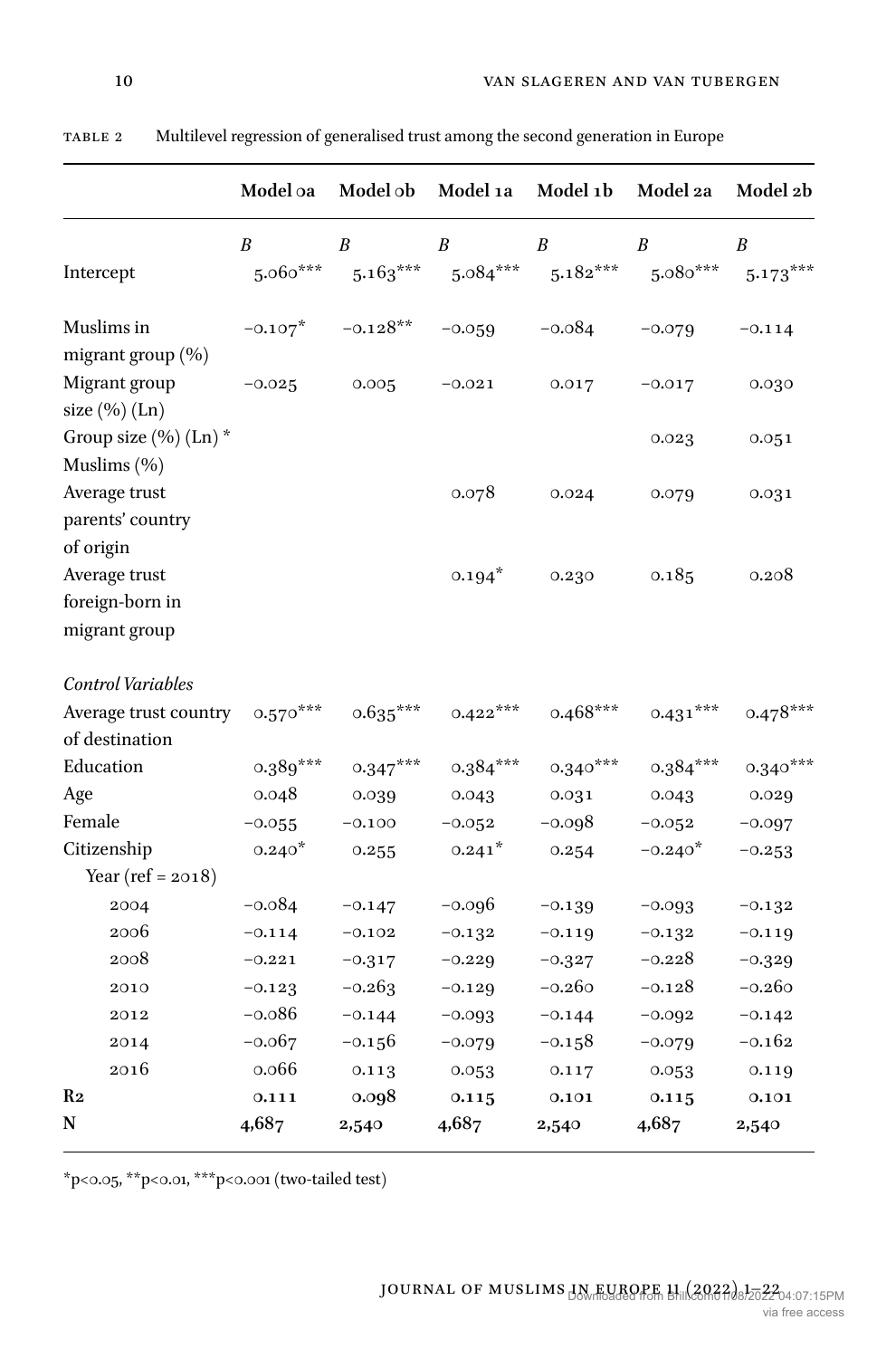## **5 Discussion**

The societal significance of generalised trust has long been recognised by scholars. With growing levels of ethnic diversity in Western countries, the topic of trust among minority groups has become increasingly relevant. We have elaborated on previous research in this area by studying trust among secondgeneration Muslim groups in Europe – about which little is known. We compared generalised trust among 4,687 respondents of second-generation Muslim and non-Muslim groups across 32 countries in Europe.

A key finding of this study is that second-generation members of Muslim minority groups have lower levels of trust than those from non-Muslim groups. However, the evidence from our analyses suggests that this is not the result of discrimination and exclusion – as expected by experiential theory. Bigger Muslim groups, who experience more discrimination, do not have lower trust levels than smaller Muslim groups. Also, the average perceived discrimination in the migrant group is not related to generalised trust.

Instead, our study finds evidence for the role of cultural transmission. We find that, when the foreign-born members of the migrant group have higher levels of generalised trust, the second generation also has higher levels of trust. Once we take into account the levels of trust in parents' country of origin, and that among the first generation in the migrant group, the second-generation members of Muslim groups have the same level of trust as those in non-Muslim groups.

It seems, therefore, that cultural transmission is key to understanding why second-generation members of Muslim groups have lower levels of generalised trust. Lower levels of trust are more common in Muslim countries, such as Morocco, Turkey and Algeria, than in non-Muslim societies, and these culturally learned expectations are transmitted from parents to children. Even when these children are born and raised in a different country from their parents, they acquire the lower levels of trust from their parents and their first-generation ethnic community more broadly – i.e., their foreign-born family, neighbours and friends.

Adding further support to the idea of cultural transmission is the finding that the average level of trust among the majority population impacts the level of trust among the second-generation. We find that the latter 'adjust' to the trust levels among the non-migrant population of the receiving country. In very-high trust societies in Europe, such as Denmark and Norway, the second-generation develops more generalised trust than in European societies with lower levels of trust, such as Italy and Greece. This is cultural transmission, too, but in this case from the ethnic majority group to the second-generation.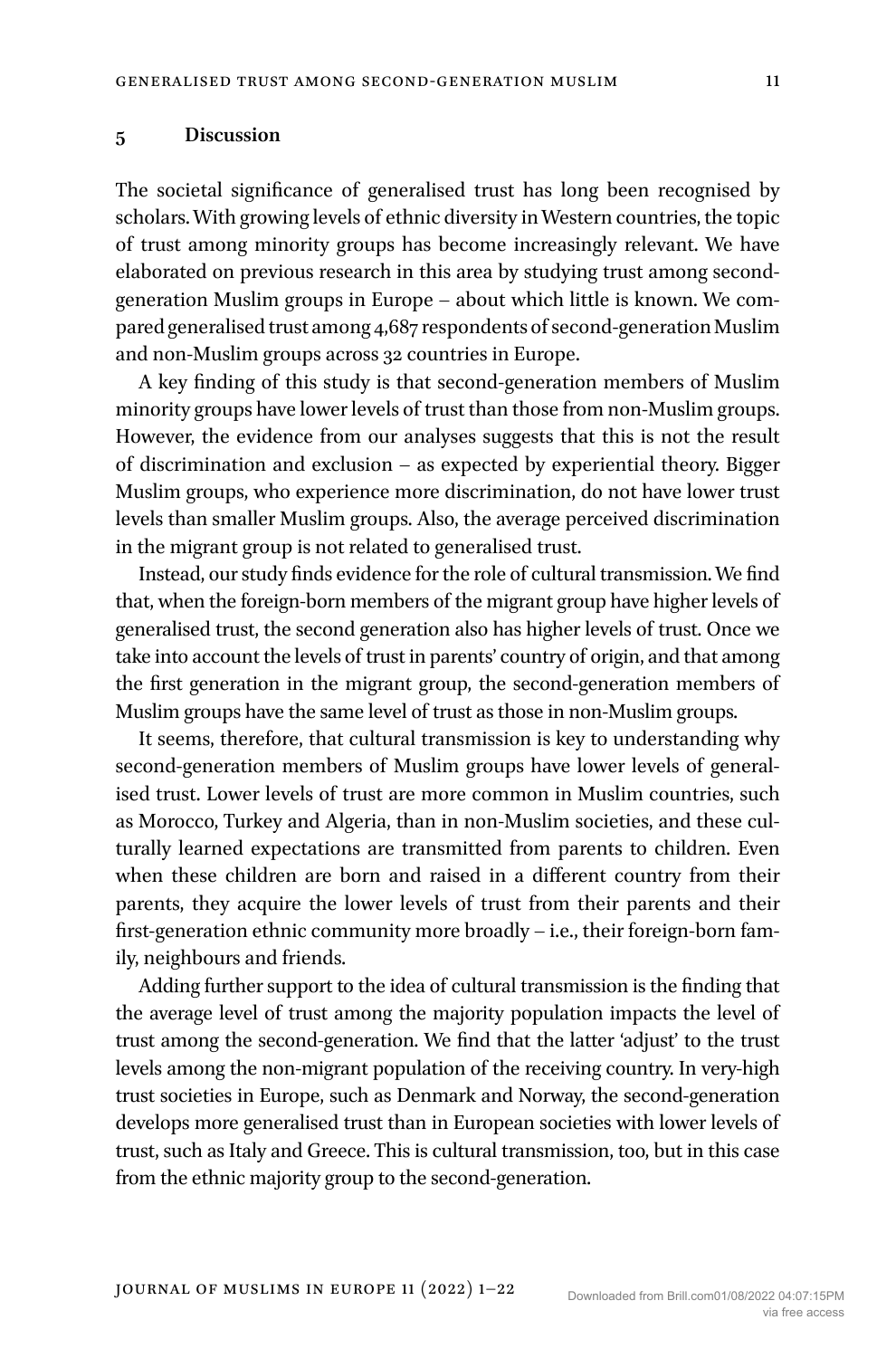In conclusion, the evidence this study provides suggests that it is cultural transmission rather than experiences of group discrimination that drives lower levels of trust among second-generation members of Muslim minority groups in Europe.

# **Declaration of Interest**

The authors have no potential competing interest.

#### **References**

- Adida, C. L., Laitin, D. D., and Valfort, M. A., *Why Muslim Integration Fails in Christian-Heritage Societies* (Cambridge, MA: Harvard University Press, 2016).
- Alba, R., "Bright vs. blurred boundaries: Second-generation assimilation and exclusion in France, Germany, and the United States", *Ethnic and Racial Studies*, 28/1 (2005),  $20 - 49.$
- Alba, R., and Foner, N., *Strangers No More: Immigration and the Challenges of Integration in North America and Western Europe* (Princeton, NJ: Princeton University Press, 2015).
- Bartkoski, T., Lynch, E., Witt, C., & Rudolph, C. (2018). A Meta-Analysis of Hiring Discrimination Against Muslims and Arabs. *Personnel Assessment and Decisions, 4*(2), 1. Belsley, D. A., Kuh, E., and Welsch, R. E., *Regression Diagnostics: Identifying Influential Data and Sources of Collinearity* (New York: John Wiley, 2005).
- Bisin, A., Patacchini, E., Verdier, T., and Zenou, Y., "Are Muslim immigrants different in terms of cultural integration?", *Journal of the European Economic Association*, 6/2–3 (2008), 445–456.
- Bjørnskov, C., "Determinants of generalized trust: A cross-country comparison", *Public Choice*, 130/1 (2007), 1–21.
- Blalock, H. M., *Toward a Theory of Minority-Group Relations* (New York: Wiley, 1967).
- Blumer, H., "Race prejudice as a sense of group position", *Pacific Sociological Review*,  $1/1$  (1958), 3–7.
- Brehm, J., and Rahn, W., "Individual-level evidence for the causes and consequences of social capital", *American Journal of Political Science*, 41/3 (1997), 999–1023.
- Carol, S., "Like will to like? Partner choice among Muslim migrants and natives in Western Europe", *Journal of Ethnic and Migration Studies*, 42/2 (2016), 261–76.
- Coenders, M., *Nationalistic Attitudes and Ethnic Exclusionism in a Comparative Perspective* (Nijmegen: Radboud University, 2001).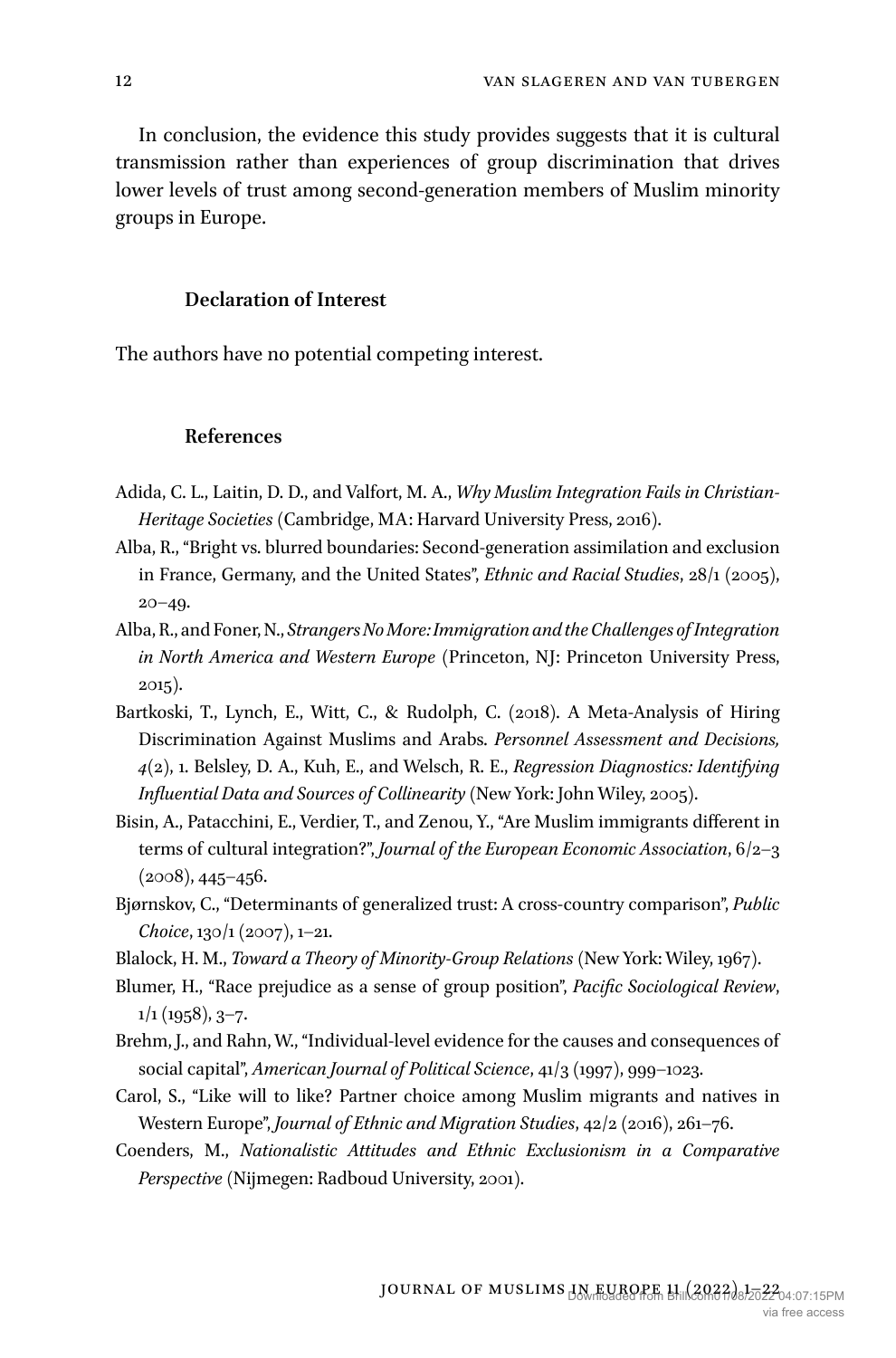- Coenders, M., Gijsberts, M., and Scheepers, P., "Chauvinism and patriotism in 22 countries", in *Nationalism and Exclusion of Migrants: Cross-National Comparisons*, M. Gijsberts and P. Scheepers (eds.) (Aldershot: Ashgate, 2004a), 29–69.
- Coenders, M., Gijsberts, M., and Scheepers, P., "Resistance to the presence of immigrants and refugees in 22 countries", in *Nationalism and Exclusion of Migrants: Cross-National Comparisons*, M. Gijsberts and P. Scheepers (eds.) (Aldershot: Ashgate, 2004b), 97–120.
- Dawson, C., "How persistent is generalised trust?", *Sociology*, 53/3 (2019), 590–99.
- Dinesen, P. T., "Does generalized (dis) trust travel? Examining the impact of cultural heritage and destination‐country environment on trust of immigrants", *Political Psychology*, 33/4 (2012), 495–511.
- Dinesen, P. T., "Where you come from or where you ive? Examining the cultural and institutional explanation of generalized trust using migration as a natural experiment", *European Sociological Review*, 29/1 (2013), 114–28.
- Dinesen, P. T., and Hooghe, M., "When in Rome, do as the Romans do: The acculturation of generalized trust among immigrants in Western Europe", *International Migration Review*, 44/3 (2010), 697–727.
- Dinesen, P. T., and Sønderskov, K. M., "Cultural persistence or experiential adaptation? A Review of research examining the roots of social trust based on immigrants", in *The Oxford Handbook on Social and Political Trust*, Eric M. Uslaner (ed.) (Oxford: Oxford University Press, 2018), 205–29.
- Drouhot, L. G., "Cracks in the melting pot? Religiosity and assimilation among the diverse Muslim population in France", *American Journal of Sociology*, 126/4 (2021), 795–851.
- Drouhot, L. G., and Nee, V., "Assimilation and the second generation in Europe and America: Blending and segregating social dynamics between immigrants and natives", *Annual Review of Sociology*, 45/1 (2019), 177–99.
- Freeman, G. P., "Immigration, diversity, and welfare chauvinism", *The Forum*, 7/3 (2009),  $1-16.$
- Freitag, M., and Bauer, P. C., "Testing for measurement equivalence in surveys: Dimensions of social trust across cultural contexts", *Public Opinion Quarterly*, 77/ S1 (2013), 24–44.
- Friberg, J. H., and Sterri, E. B., "Decline, revival, change? Religious adaptations among Muslim and non-Muslim immigrant origin youth in Norway", *International Migration Review*, 55/3 (2021), 718–45.
- Goldstein, H., and Leckie, G., *Multilevel Modeling* (New York: Wiley, 2011).
- Helliwell, J. F., Wang, S., and Xu, J., "How durable are social norms? Immigrant trust and generosity in 132 countries", *Social Indicators Research*, 128/1 (2016), 201–19.
- Hox, J. J., Moerbeek, M., and van de Schoot, R., *Multilevel Analysis: Techniques and Applications* (London: Routledge, 2017).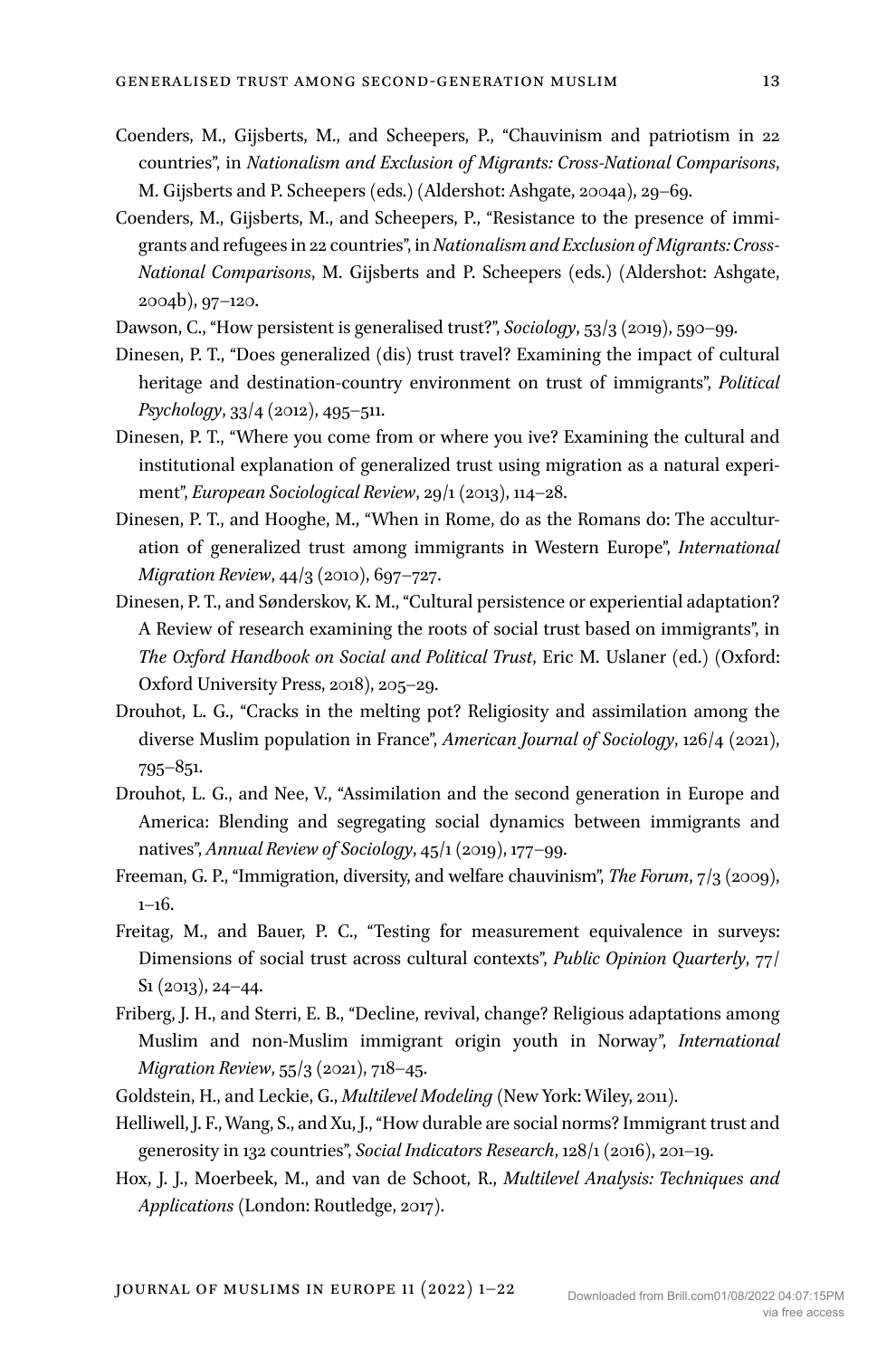- Kalmijn, M., and van Tubergen, F., "Ethnic intermarriage in the Netherlands: Confirmations and refutations of accepted insights", *European Journal of Population/ Revue Européenne de Démographie*, 22/4 (2006), 371–97.
- Kislev, E., "The effect of anti-discrimination policies on Middle Eastern and North African immigrants in 24 European countries", *International Migration*, 56/3 (2018), 88–104.
- Koopmans, R., "Does assimilation work? Sociocultural determinants of labour market participation of European Muslims", *Journal of Ethnic and Migration Studies*, 42/2  $(2016)$ , 197–216.
- Lederman, D., Loayza, N., and Menendez, A. M., "Violent crime: Does social capital matter?", *Economic Development and Cultural Change*, 50/3 (2002), 509–39.
- Leszczensky, L., and Pink, S., "Intra- and inter-group friendship choices of Christian, Muslim, and non-religious youth in Germany", *European Sociological Review*, 33/1  $(2017), 72-83.$
- Ljunge, M., "Trust issues: Evidence on the intergenerational trust transmission among children of immigrants", *Journal of Economic Behavior & Organization*, 106 (2014), 175–196.
- Nannestad, P., "What have we learned about generalized trust, if anything?", *Annual Review of Political Science*, 11 (2008), 413–36.
- Nannestad, P., Svendsen, G. T., Dinesen, P. T., and Sønderskov, K. M., "Do institutions or culture determine the level of social trust? The natural experiment of migration from non-Western to Western countries", *Journal of Ethnic and Migration Studies*, 40/4 (2014), 544–65.
- OECD, *International Migration Outlook* (Paris: OECD, 2017).
- Putnam, R. D., *Making Democracy Work: Civic Traditions in Modern Italy* (Princeton, NJ: Princeton University Press, 1993).
- Putnam, R. D., *Bowling Alone: The Collapse and Revival of American Community* (New York: Simon & Schuster, 2000).
- Reeskens, T., and Hooghe, M., "Cross-cultural measurement equivalence of generalized trust: Evidence from the European Social Survey (2002 and 2004)", *Social Indicators Research*, 85/3 (2008), 515–32.
- Rothstein, B., "Trust, social dilemmas and collective memories", *Journal of Theoretical Politics*, 12/4 (2000), 477–501.
- Rothstein, B., and Stolle, D., "The state and social capital: An institutional theory of generalized trust", *Comparative Politics*, 40/4 (2008), 441–59.
- Savelkoul, M., Scheepers, P., Tolsma, J., and Hagendoorn, L., "Anti-Muslim attitudes in the Netherlands: Tests of contradictory hypotheses derived from ethnic competition theory and intergroup contact theory", *European Sociological Review*, 27/6  $(2011), 741 - 58.$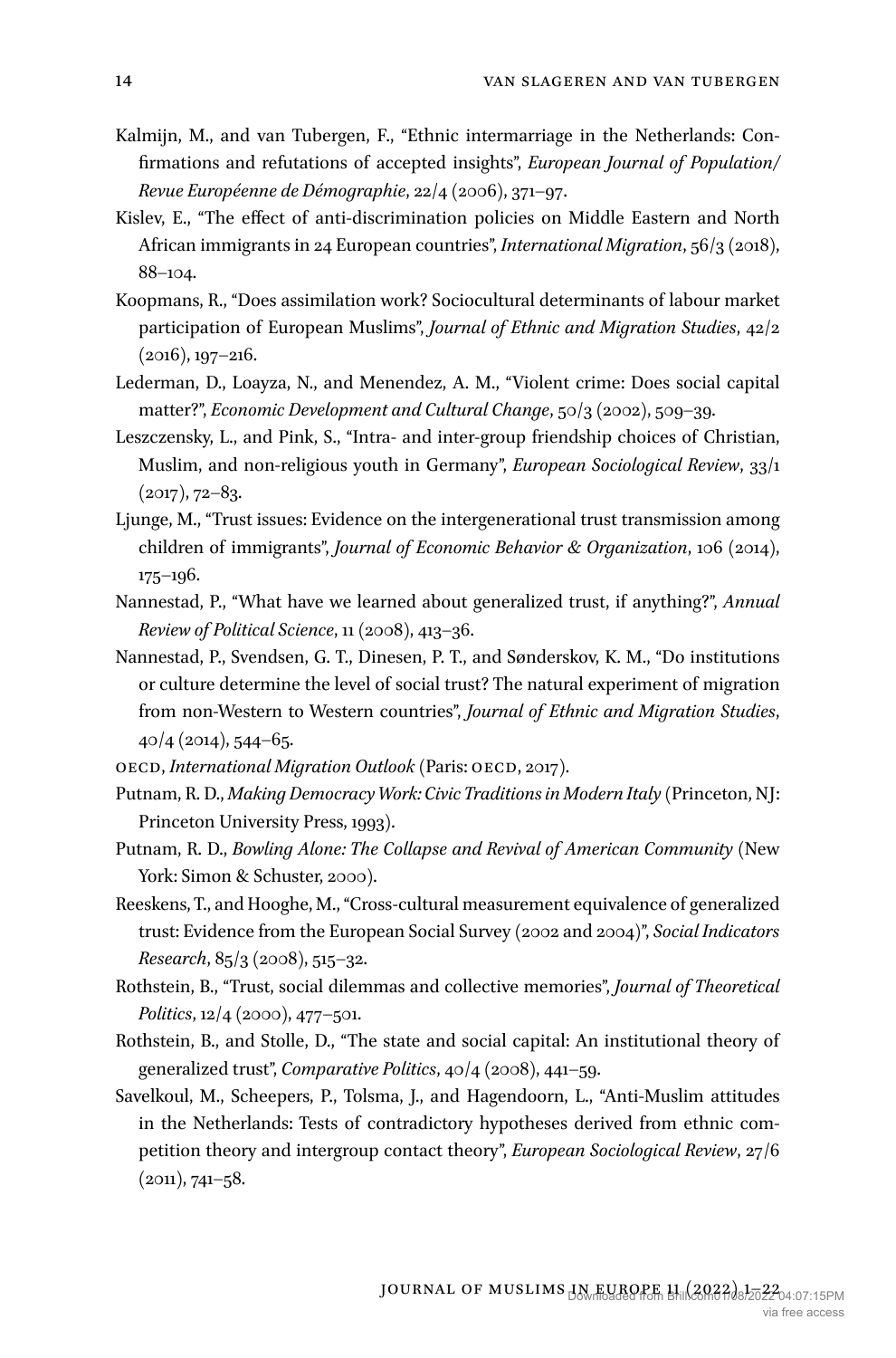- Scheepers, P., Gijsberts, M., and Coenders, M., "Ethnic exclusionism in European countries: Public opposition to civil rights for legal migrants as a response to perceived ethnic threat", *European Sociological Review*, 18/1 (2002), 17–34.
- Schildkraut, D. J., "The rise and fall of political engagement among Latinos: The role of identity and perceptions of discrimination", *Political Behavior*, 27/3 (2005)), 285–312.
- Schröder, H., and Ganzeboom, H. B., "Measuring and modelling level of education in European societies", *European Sociological Review*, 30/1 (2014), 119–36.
- Shaleva, A. E., "Culture or institutions? A quasi-experiment on the origins of political trust among Russian immigrants in Europe", *Journal of Institutional and Theoretical Economics*, 172/3 (2016), 454–74.
- Snijders, T. A. B., and Bosker, R. J., *Multilevel Analysis: An Introduction to Basic and Advanced Multilevel Modeling* (London: SAGE, 1999).
- Soroka, S. N., Helliwell, J. F., and Johnston, R., "Measuring and modelling trust", in *Diversity, Social Capital and the Welfare State*, F. Kay and R. Johnston (eds.) (Vancouver: University of British Columbia Press, 2003), 279–303.
- Stephan, W. G., and Stephan, C. W., "An integrated threat theory of prejudice", in *Reducing Prejudice and Discrimination*, S. Oskamp (ed.) (Mahwah, NJ: Erlbaum, 2000), 23–45.
- Strabac, Z., and Listhaug, O., "Anti-Muslim prejudice in Europe: A multilevel analysis of survey data from 30 countries", *Social Science Research*, 37/1 (2008), 268–86.
- Strabac, Z., Aalberg, T., and Valenta, M., "Attitudes towards Muslim immigrants: Evidence from survey experiments across four countries", *Journal of Ethnic and Migration Studies*, 40/1 (2014), 100–18.
- United Nations, *World Population Prospects: The 2017 Revision* (New York: UN, Department of Economic and Social Affairs, Population Division (2017), DVD edition.
- Uslaner, E. M., *The Moral Foundations of Trust* (Cambridge: Cambridge University Press, 2002).
- Uslaner, E. M., "Where you stand depends upon where your grandparents sat: The inheritability of generalized trust", *Public Opinion Quarterly*, 72/4 (2008), 725–40.
- van der Meer, T., Grotenhuis, M., and Pelzer, B., "Influential cases in multilevel modeling: A methodological comment", *American Sociological Review*, 75/1 (2010), 173–8.
- van Tubergen, F., Maas, I., and Flap, H., "The economic incorporation of immigrants in 18 Western societies: Origin, destination, and community effects", *American Sociological Review*, 69/5 (2004), 704–27.
- van Tubergen, F., and Sindradottir, J. I., "The religiosity of immigrants in Europe: A cross‐national study", *Journal for the Scientific Study of Religion*, 50/2 (2011), 272–88.
- Voas, D., and Fleischmann, F., "Islam moves West: Religious change in the first and second generations", *Annual Review of Sociology*, 38 (2012), 525–45.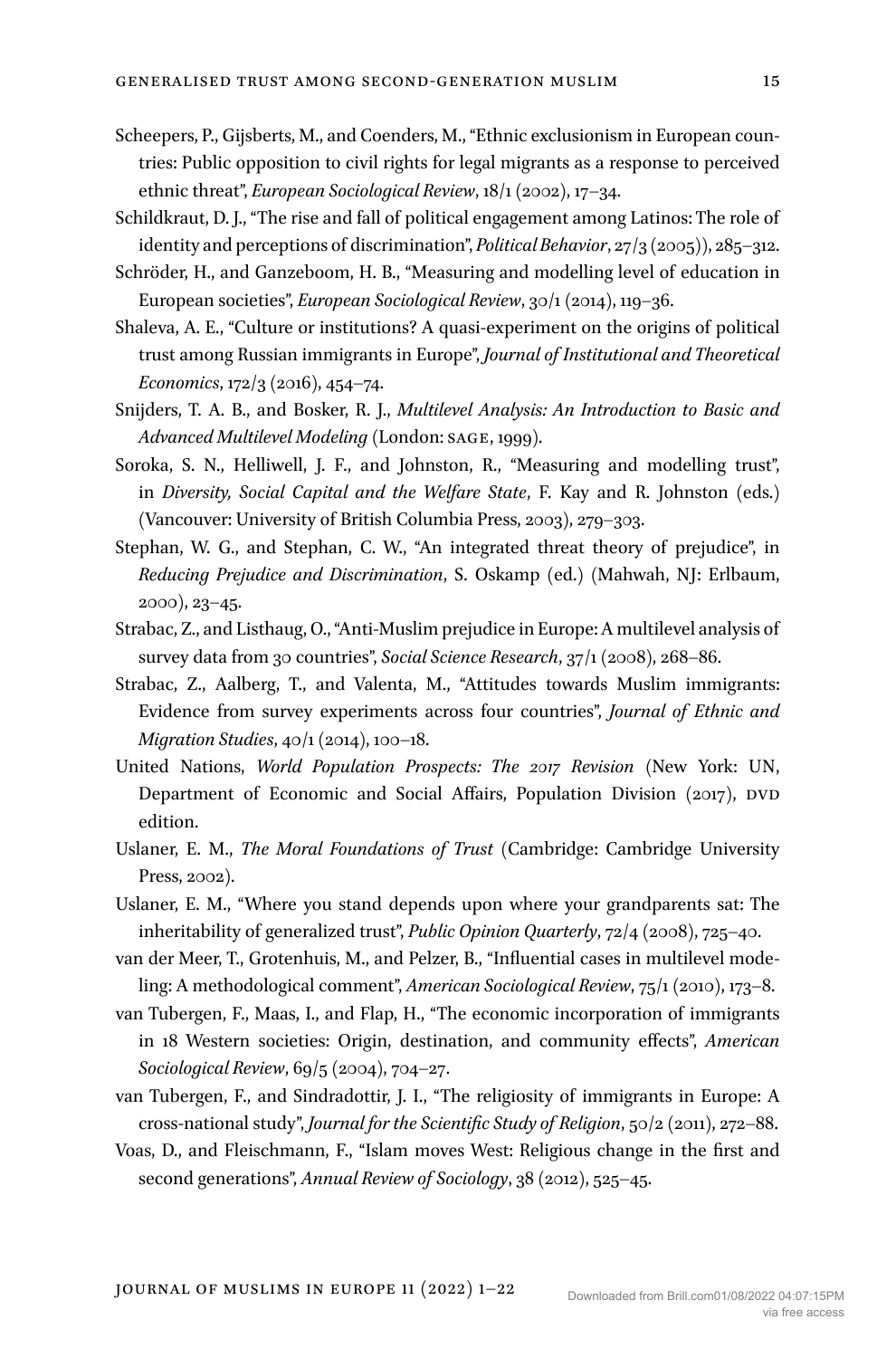- Voicu, B., "Socialization and institutionalization effects on immigrants' social trust", *Studia Politica: Romanian Political Science Review*, 14/2 (2014), 201–20.
- Witteveen, D., and Alba, R., "Labour market disadvantages of second‐generation Turks and Moroccans in the Netherlands: Before and during the Great Recession", *International Migration*, 56/2 (2018), 97–116.
- Zak, P. J., and Knack, S., "Trust and growth", *The Economic Journal*, 111/470 (2001), 295–321.

| <b>Community (ISO Destination</b><br>country - ISO Origin country) | Group size (%) | Muslims in community (%) |
|--------------------------------------------------------------------|----------------|--------------------------|
| $AT-BA$                                                            | 0.88           | 48.78                    |
| $AT-BG$                                                            | 0.23           | 13.33                    |
| $AT-CS$                                                            | 0.22           | 11.11                    |
| AT-CZ                                                              | 0.36           | 0.00                     |
| AT-DE                                                              | 1.70           | 0.00                     |
| AT-HR                                                              | 0.55           | 4.35                     |
| AT-HU                                                              | 0.47           | 0.00                     |
| $AT-IR$                                                            | 0.15           | 50.00                    |
| AT-IT                                                              | 0.29           | 0.00                     |
| $AT-PL$                                                            | 0.36           | 0.00                     |
| AT-RO                                                              | 0.53           | 0.00                     |
| $AT-RS$                                                            | 0.51           | 0.00                     |
| $AT-SI$                                                            | 0.20           | 5.56                     |
| $AT-SK$                                                            | 0.23           | 0.00                     |
| $AT-TR$                                                            | 1.60           | 96.05                    |
| BE-DE                                                              | 0.32           | 0.00                     |
| BE-DZ                                                              | 0.19           | 91.30                    |
| $BE-ES$                                                            | 0.30           | 16.00                    |
| BE-FR                                                              | 1.42           | 1.15                     |
| BE-GR                                                              | 0.14           | 0.00                     |
| BE-IT                                                              | 1.84           | 2.01                     |
| BE-MA                                                              | 2.11           | 98.59                    |
| BE-NL                                                              | 1.11           | 6.41                     |
| BE-PL                                                              | 0.39           | 0.00                     |
| BE-PT                                                              | 0.27           | 0.00                     |

# **Appendix**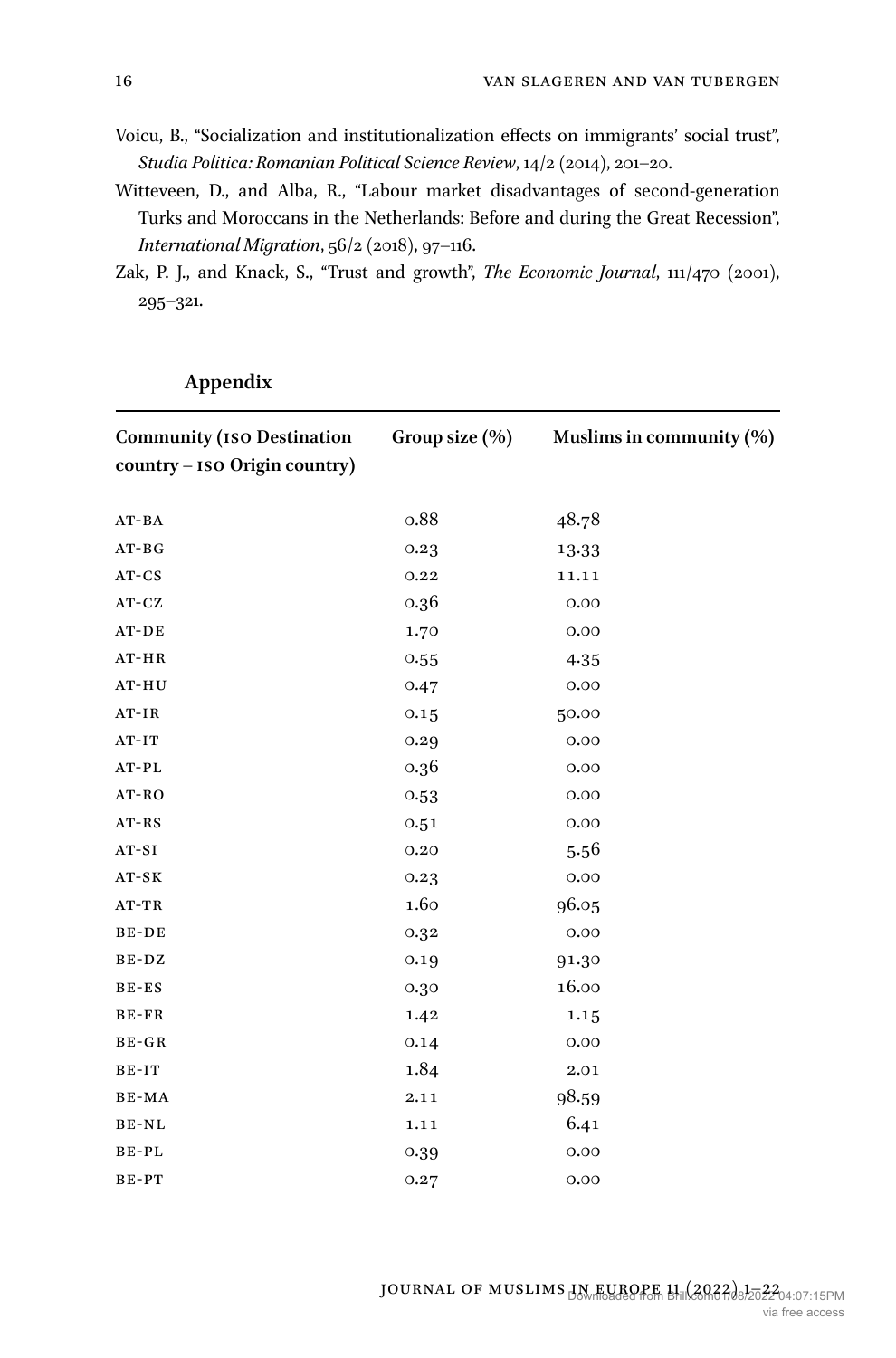| <b>Community (ISO Destination</b><br>country - ISO Origin country) | Group size (%) | Muslims in community (%) |
|--------------------------------------------------------------------|----------------|--------------------------|
| BE-RU                                                              | 0.17           | 36.84                    |
| BE-TN                                                              | 0.13           | 100.00                   |
| BE-TR                                                              | 1.06           | 92.96                    |
| BG-GR                                                              | 0.26           | 10.00                    |
| BG-RO                                                              | 0.43           | 0.00                     |
| BG-RU                                                              | 0.28           | 5.26                     |
| CH-AT                                                              | 1.09           | 0.00                     |
| CH-BA                                                              | 0.68           | 47.56                    |
| $CH-CS$                                                            | 0.26           | 45.16                    |
| $CH- CZ$                                                           | 0.17           | 0.00                     |
| CH-DE                                                              | 4.36           | 1.72                     |
| $CH-ES$                                                            | 0.71           | 0.00                     |
| $CH-FR$                                                            | 1.71           | 5.61                     |
| $CH-GB$                                                            | 0.38           | 0.00                     |
| $CH-GR$                                                            | 0.15           | 6.67                     |
| CH-HR                                                              | 0.66           | 5.48                     |
| CH-HU                                                              | 0.19           | 0.00                     |
| $CH-IT$                                                            | 3.71           | 0.53                     |
| CH-MK                                                              | 0.53           | 80.00                    |
| CH-NL                                                              | 0.37           | 0.00                     |
| CH-PL                                                              | 0.32           | 0.00                     |
| CH-PT                                                              | 1.66           | 0.00                     |
| CH-RS                                                              | 0.51           | 26.53                    |
| CH-TR                                                              | 0.90           | 92.39                    |
| CH-VN                                                              | 0.15           | 0.00                     |
| $CH-XK$                                                            | 0.76           | 89.89                    |
| CY-RO                                                              | 0.67           | 0.00                     |
| $CZ-PL$                                                            | 0.22           | 0.00                     |
| $CZ-SK$                                                            | 1.90           | 0.00                     |
| CZ-UA                                                              | 0.23           | 0.00                     |
| DE-AT                                                              | 0.27           | 2.50                     |
| DE-BA                                                              | 0.11           | 50.00                    |
| DE-CZ                                                              | 0.33           | 0.00                     |
| DE-ES                                                              | 0.11           | 0.00                     |
| DE-FR                                                              | 0.09           | 0.00                     |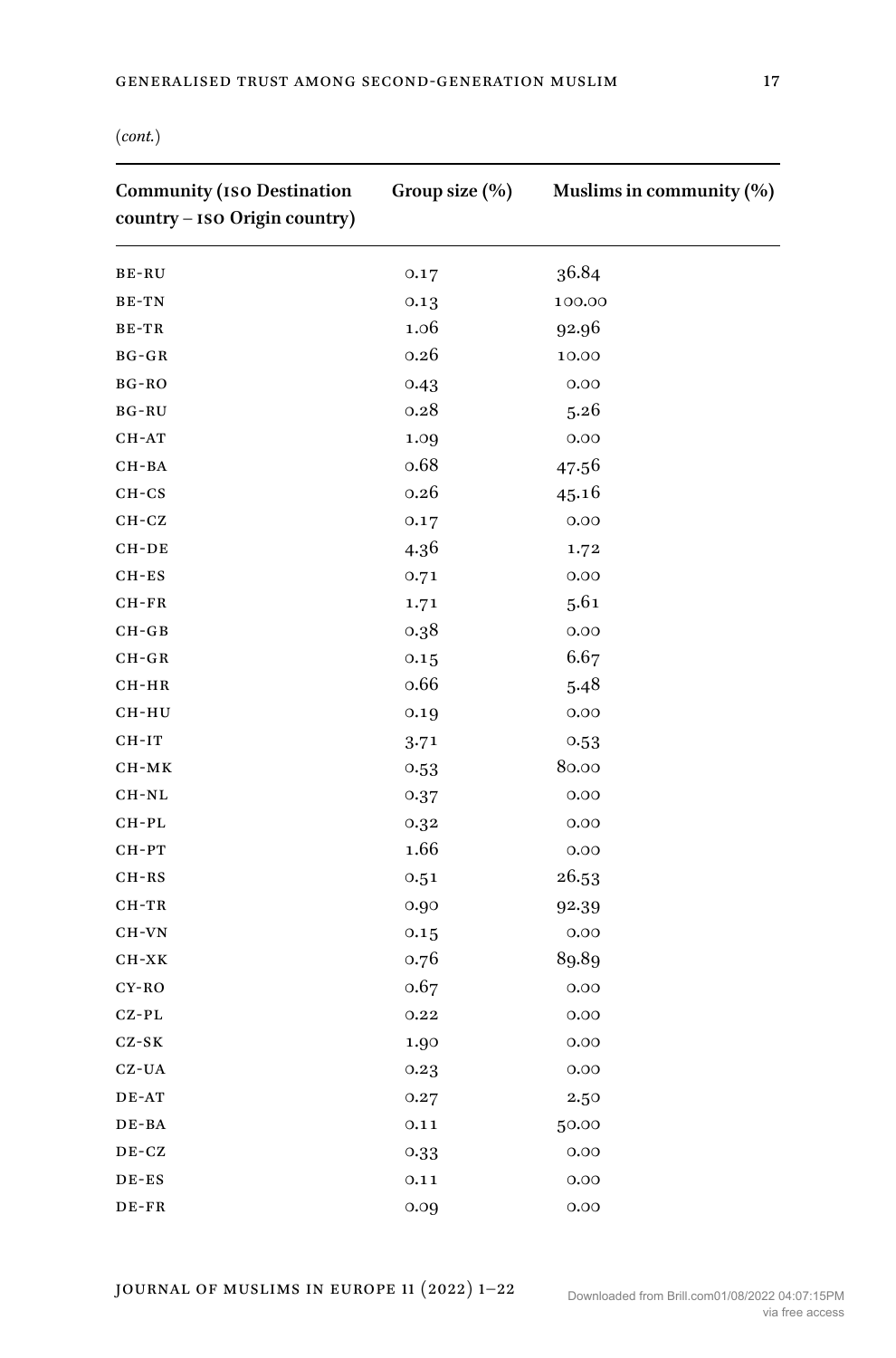| <b>Community (ISO Destination</b><br>country - ISO Origin country) | Group size (%) | Muslims in community (%) |
|--------------------------------------------------------------------|----------------|--------------------------|
| $DE-GB$                                                            | 0.12           | 9.09                     |
| $DE-GR$                                                            | 0.16           | 3.70                     |
| DE-HR                                                              | 0.15           | 3.85                     |
| DE-HU                                                              | 0.15           | 0.00                     |
| $DE-IR$                                                            | 0.15           | 60.00                    |
| DE-IT                                                              | 0.32           | 0.00                     |
| DE-KZ                                                              | 0.72           | 0.97                     |
| DE-LB                                                              | 0.08           | 78.57                    |
| DE-MA                                                              | 0.08           | 100.00                   |
| DE-PL                                                              | 1.49           | 0.00                     |
| DE-RO                                                              | 0.47           | 0.00                     |
| DE-RU                                                              | 1.11           | 0.79                     |
| DE-TR                                                              | 1.58           | 94.36                    |
| DE-UA                                                              | 0.23           | 0.00                     |
| DE-VN                                                              | 0.08           | 0.00                     |
| $DE-XK$                                                            | 0.08           | 91.67                    |
| DK-BA                                                              | 0.31           | 76.19                    |
| DK-DE                                                              | 0.71           | 0.00                     |
| DK-IQ                                                              | 0.30           | 73.91                    |
| DK-NO                                                              | 0.19           | 9.09                     |
| DK-PL                                                              | 0.27           | 0.00                     |
| DK-TR                                                              | 0.50           | 97.37                    |
| EE-AZ                                                              | 0.18           | 23.08                    |
| $E E - BY$                                                         | 1.33           | 0.85                     |
| $E E - F I$                                                        | 0.14           | 0.00                     |
| EE-KZ                                                              | 0.30           | 0.00                     |
| EE-LV                                                              | 0.31           | 0.00                     |
| EE-RU                                                              | 17.14          | 0.67                     |
| EE-UA                                                              | 2.23           | 0.00                     |
| $ES-AR$                                                            | 0.47           | 0.00                     |
| $ES-BR$                                                            | 0.17           | 0.00                     |
| ES-CN                                                              | 0.13           | 0.00                     |
| $ES-DE$                                                            | 0.13           | 9.09                     |
| ES-EC                                                              | 0.82           | 0.00                     |
| $ES-FR$                                                            | 0.16           | 0.00                     |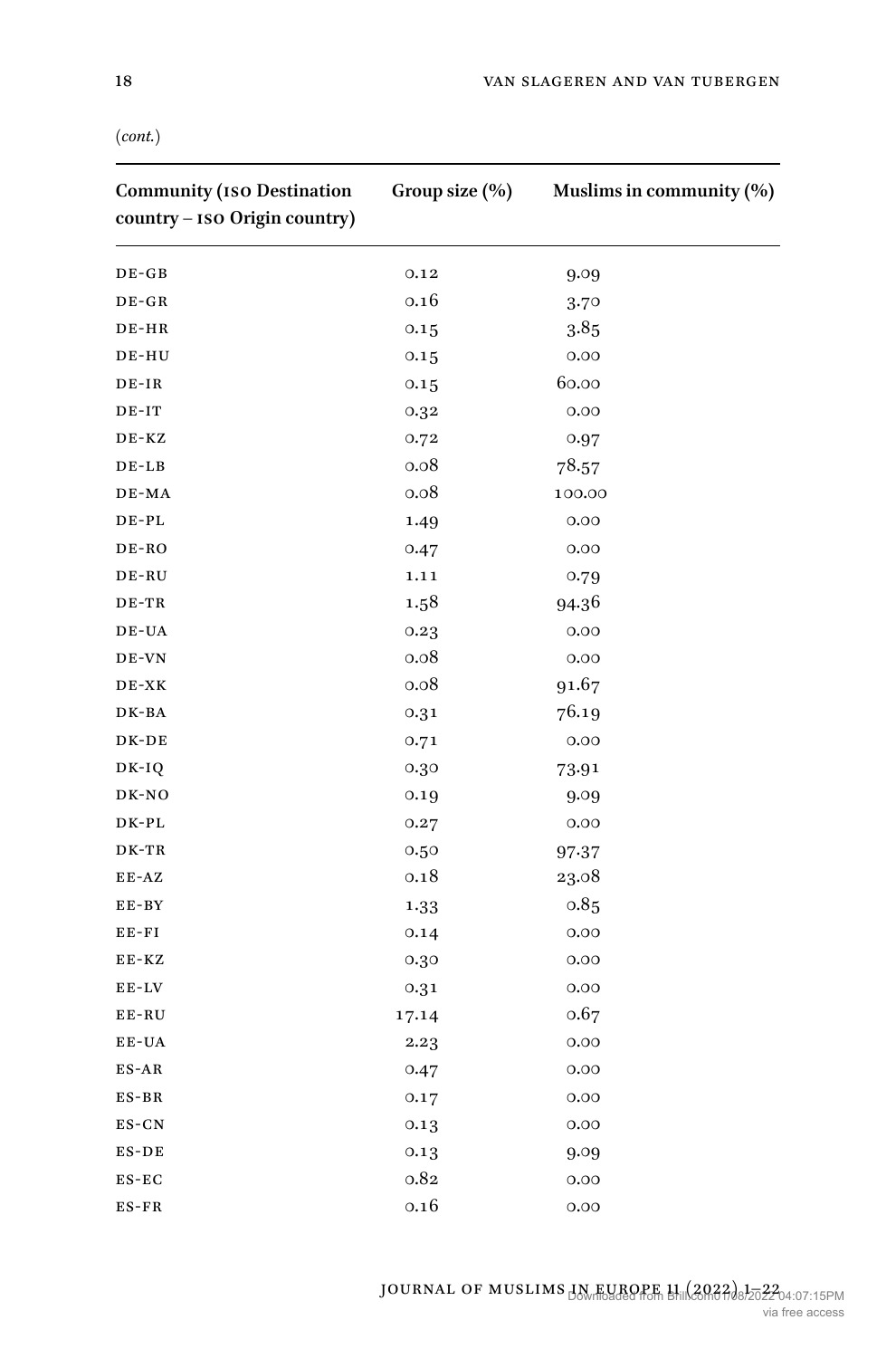| <b>Community (ISO Destination</b><br>country - ISO Origin country) | Group size (%) | Muslims in community (%) |
|--------------------------------------------------------------------|----------------|--------------------------|
| $ES-IT$                                                            | 0.15           | 0.00                     |
| ES-MA                                                              | 1.24           | 96.24                    |
| $ES-PE$                                                            | 0.36           | 0.00                     |
| ES-PT                                                              | 0.23           | 0.00                     |
| $FI-EE$                                                            | 0.48           | 0.00                     |
| $FI-RU$                                                            | 0.70           | 2.04                     |
| $FR-BE$                                                            | 0.28           | 0.00                     |
| FR-DE                                                              | 0.30           | 0.00                     |
| FR-DZ                                                              | 2.31           | 72.86                    |
| FR-ES                                                              | 0.68           | 0.00                     |
| $FR-IT$                                                            | 1.15           | 1.12                     |
| FR-MA                                                              | 1.45           | 83.33                    |
| $FR-PL$                                                            | 0.36           | 0.00                     |
| $FR-PT$                                                            | 1.22           | 0.85                     |
| FR-TN                                                              | 0.61           | 66.15                    |
| FR-TR                                                              | 0.23           | 92.31                    |
| FR-VN                                                              | 0.13           | 0.00                     |
| $G$ $B$ - $B$ $D$                                                  | 0.22           | 100.00                   |
| GB-CN                                                              | 0.17           | 0.00                     |
| $G$ B-DE                                                           | 0.34           | 0.00                     |
| $G B - FR$                                                         | 0.14           | 11.11                    |
| $G B - G H$                                                        | 0.17           | 0.00                     |
| $G B - I E$                                                        | 1.35           | 0.69                     |
| $GB-IN$                                                            | 1.48           | 18.56                    |
| $G B-IT$                                                           | 0.25           | 4.55                     |
| GB-NG                                                              | 0.35           | 9.30                     |
| $G$ B-PH                                                           | 0.16           | 0.00                     |
| $G B - PK$                                                         | 1.00           | 99.26                    |
| $G$ B-PL                                                           | 0.83           | 1.28                     |
| GB-US                                                              | 0.29           | 5.26                     |
| GB-ZA                                                              | 0.33           | 4.35                     |
| GR-AL                                                              | 3.55           | 31.32                    |
| $G R - BG$                                                         | 0.43           | 2.86                     |
| $G R - G E$                                                        | 0.54           | 0.00                     |
| GR-RU                                                              | 0.52           | 0.00                     |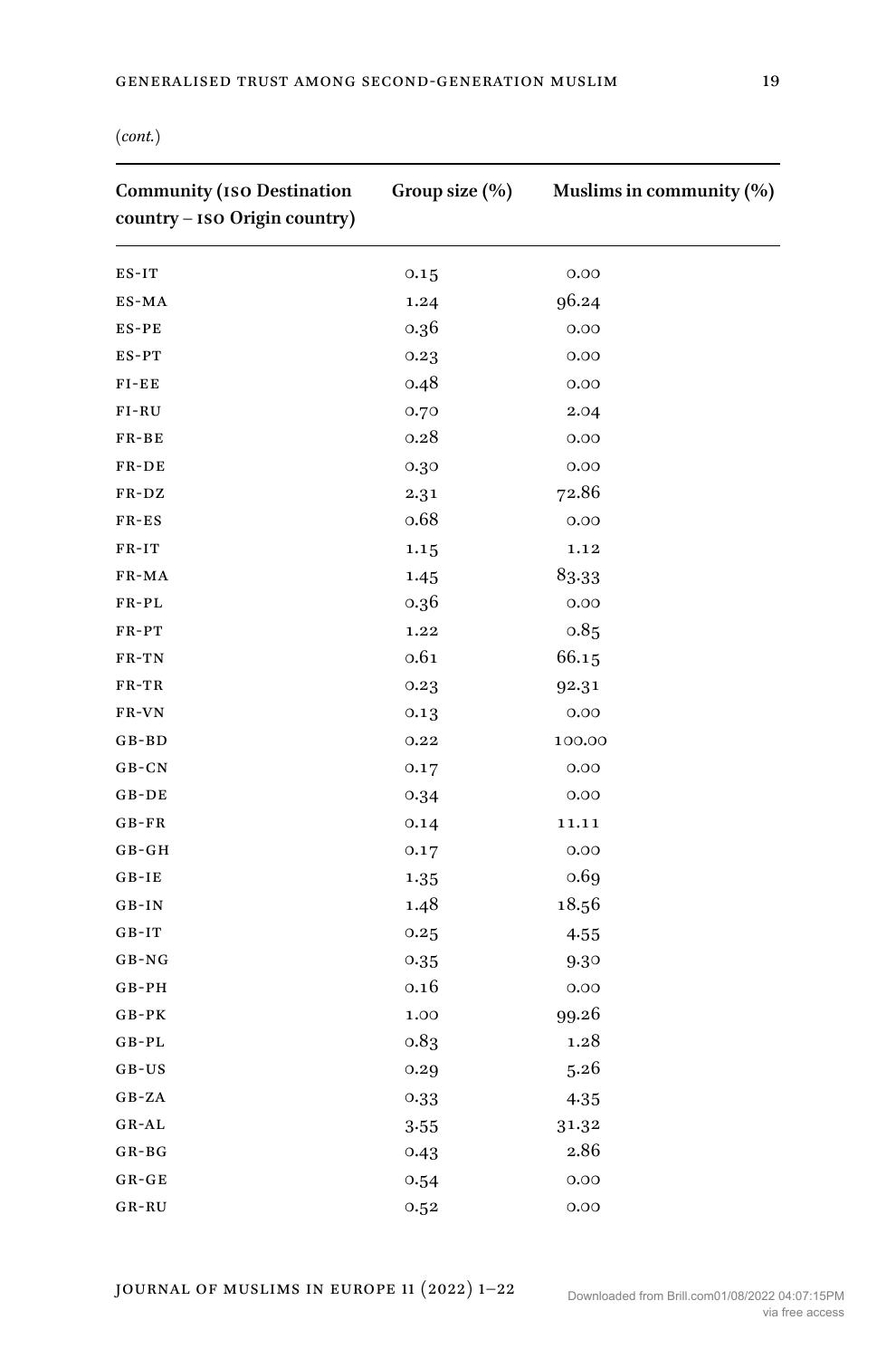| <b>Community (ISO Destination</b><br>country - ISO Origin country) | Group size (%) | Muslims in community (%) |
|--------------------------------------------------------------------|----------------|--------------------------|
| GR-TR                                                              | 1.98           | 0.64                     |
| HR-BA                                                              | 8.56           | 2.64                     |
| HR-RS                                                              | 0.75           | 0.00                     |
| $HR-SI$                                                            | 0.49           | 0.00                     |
| HU-RO                                                              | 0.96           | 0.00                     |
| HU-SK                                                              | 0.18           | 0.00                     |
| IE-DE                                                              | 0.27           | 0.00                     |
| $IE-FR$                                                            | 0.25           | 0.00                     |
| $IE-GB$                                                            | 3.50           | 0.84                     |
| $IE-IN$                                                            | 0.53           | 7.32                     |
| $IE-IT$                                                            | 0.13           | 0.00                     |
| IE-LV                                                              | 0.26           | 0.00                     |
| IE-NG                                                              | 0.43           | 13.70                    |
| $\rm I\,E\text{-}\mathrm{PL}$                                      | 1.97           | 0.35                     |
| IE-RO                                                              | 0.25           | 9.09                     |
| IE-ZA                                                              | 0.15           | 5.26                     |
| $IT-AL$                                                            | 0.81           | 38.24                    |
| IT-MA                                                              | 0.58           | 93.18                    |
| $LT-BY$                                                            | 0.97           | 0.00                     |
| $_{\rm LT\text{-}RU}$                                              | 1.59           | 0.00                     |
| LT-UA                                                              | 0.45           | 0.00                     |
| $LU-BE$                                                            | 3.23           | 1.82                     |
| $LU-DE$                                                            | 2.42           | 0.00                     |
| LU-FR                                                              | 4.55           | 4.11                     |
| $LU-T$                                                             | 3.20           | 0.00                     |
| $LU-NL$                                                            | 1.16           | 0.00                     |
| $LU-PT$                                                            | 10.48          | 0.00                     |
| $LV-LT$                                                            | 2.29           | 0.00                     |
| $LV-RU$                                                            | $5 - 77$       | 0.00                     |
| LV-UA                                                              | 2.83           | 0.00                     |
| $ME-BA$                                                            | 1.67           | 5.88                     |
| $ME-RS$                                                            | 2.50           | 12.00                    |
| NL-BE                                                              | 0.30           | 8.70                     |
| NL-CN                                                              | 0.14           | 0.00                     |
| $NL-DE$                                                            | 0.64           | 2.50                     |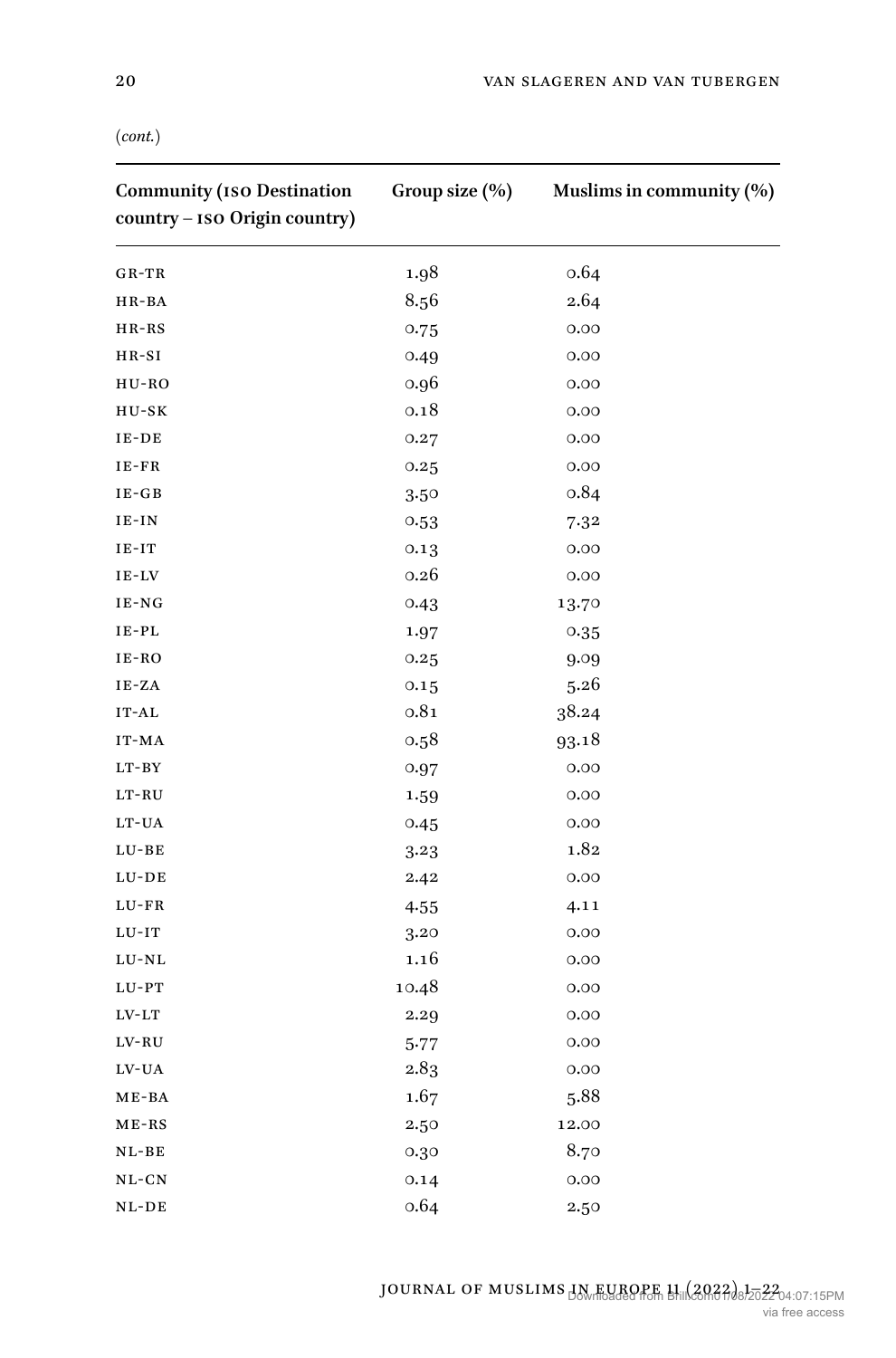| <b>Community (ISO Destination</b><br>country - ISO Origin country) | Group size (%) | Muslims in community (%) |
|--------------------------------------------------------------------|----------------|--------------------------|
| NL-ID                                                              | 1.13           | 2.82                     |
| NL-IQ                                                              | 0.22           | 55.56                    |
| NL-IR                                                              | 0.14           | 71.43                    |
| NL-MA                                                              | 0.80           | 98.13                    |
| NL-TR                                                              | 1.04           | 98.29                    |
| $NO-BA$                                                            | 0.21           | 92.31                    |
| $NO-DK$                                                            | 0.48           | 0.00                     |
| $NO-GB$                                                            | 0.33           | 0.00                     |
| $NO-IN$                                                            | 0.14           | 8.33                     |
| $NO-IQ$                                                            | 0.28           | 92.86                    |
| NO-IR                                                              | 0.16           | 66.67                    |
| $NO-PK$                                                            | 0.24           | 96.88                    |
| NO-PL                                                              | 0.63           | 0.00                     |
| $NO-SE$                                                            | 0.75           | 0.00                     |
| PL-BY                                                              | 0.13           | 0.00                     |
| PL-DE                                                              | 0.42           | 0.00                     |
| PL-UA                                                              | 0.16           | 0.00                     |
| PT-BR                                                              | 1.42           | 0.59                     |
| RS-BA                                                              | 4.65           | 2.50                     |
| RS-HR                                                              | 3.67           | 0.00                     |
| RS-ME                                                              | 1.32           | 8.33                     |
| RU-AM                                                              | 0.22           | 11.11                    |
| RU-AZ                                                              | 0.31           | 62.50                    |
| RU-BY                                                              | 0.69           | 0.00                     |
| $RU-GE$                                                            | 0.19           | 0.00                     |
| RU-KG                                                              | 0.17           | 60.00                    |
| RU-KZ                                                              | 0.80           | 14.58                    |
| RU-UA                                                              | 1.85           | 1.61                     |
| $RU-UZ$                                                            | 0.35           | 40.00                    |
| SE-BA                                                              | 0.53           | 74.36                    |
| $SE-CL$                                                            | 0.33           | 0.00                     |
| SE-DE                                                              | 0.60           | 3.13                     |
| SE-DK                                                              | 0.42           | 0.00                     |
| $SE-EE$                                                            | 0.15           | 0.00                     |
| $SE-FI$                                                            | 2.39           | 1.20                     |